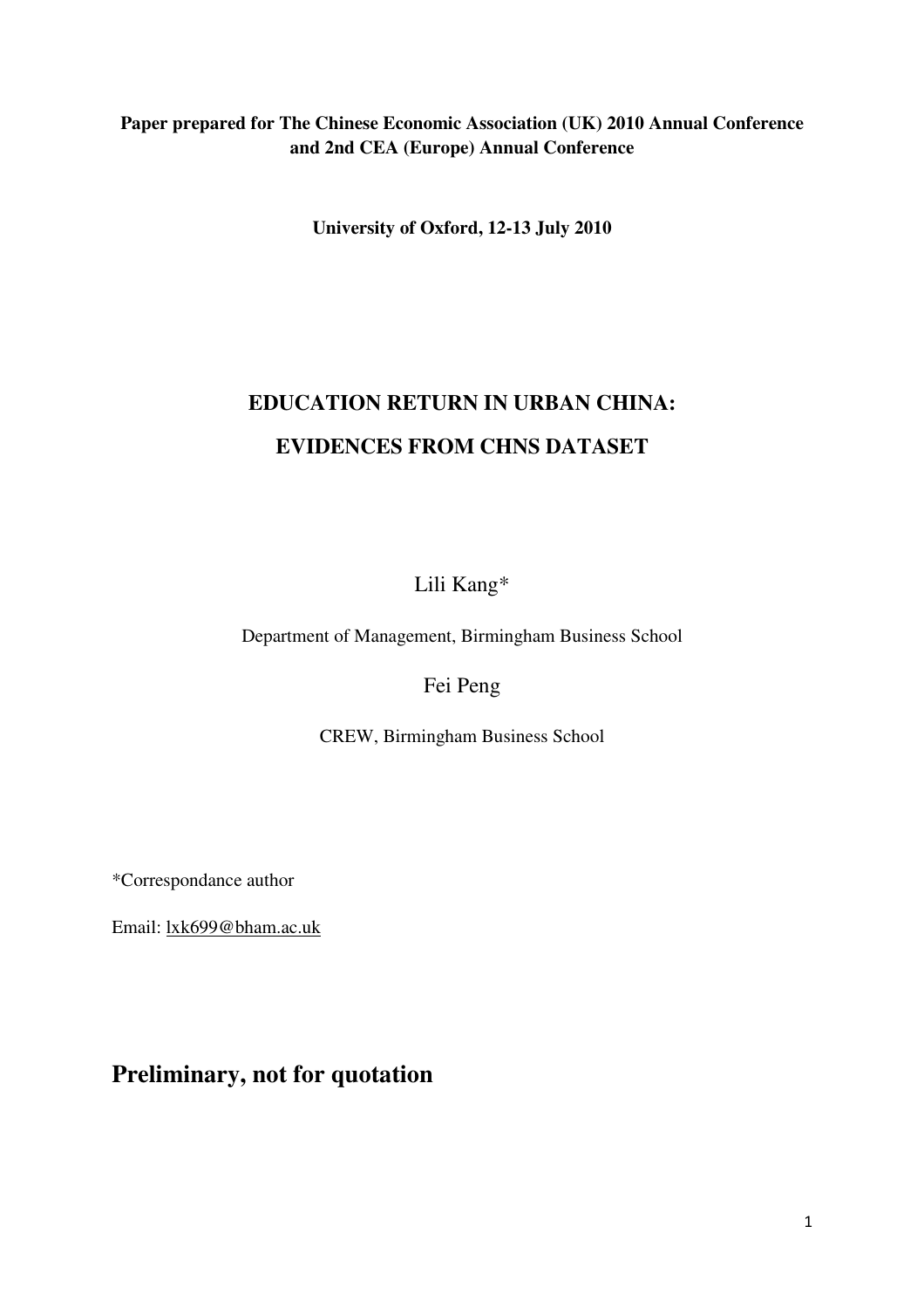# **EDUCATION RETURN IN URBAN CHINA: EVIDENCES FROM CHNS DATASET**

#### **ABSTRACT**

This essay investigate the returns to schooling in urban China using pooled CHNS (China Health and Nutrition Survey) dataset of the 1990s (including 1991, 1993 and 1997) and the 2000s (including 2000, 2004 and 2006). Based on the standard Mincerian human capital earning function, we adopt the OLS and IV models to see the difference of controlling endogeneity of schooling or not.

Education is measured in two ways: years of schooling (input) and highest educational qualification (output, 5 categories of educational levels). We find that OLS estimate of the returns to schooling in the 2000s is higher than the 1990s. The returns to "college and above" and "professional school" increase across time, while the returns to "upper and lower middle school" decrease from 1990s to 2000s. In addition, if we do not control for endogeneity bias of schooling, the OLS estimates of the returns to schooling will be underestimated, especially in the 2000s.

JEL codes: I21

Keywords: Returns to schooling; China Health and Nutrition Survey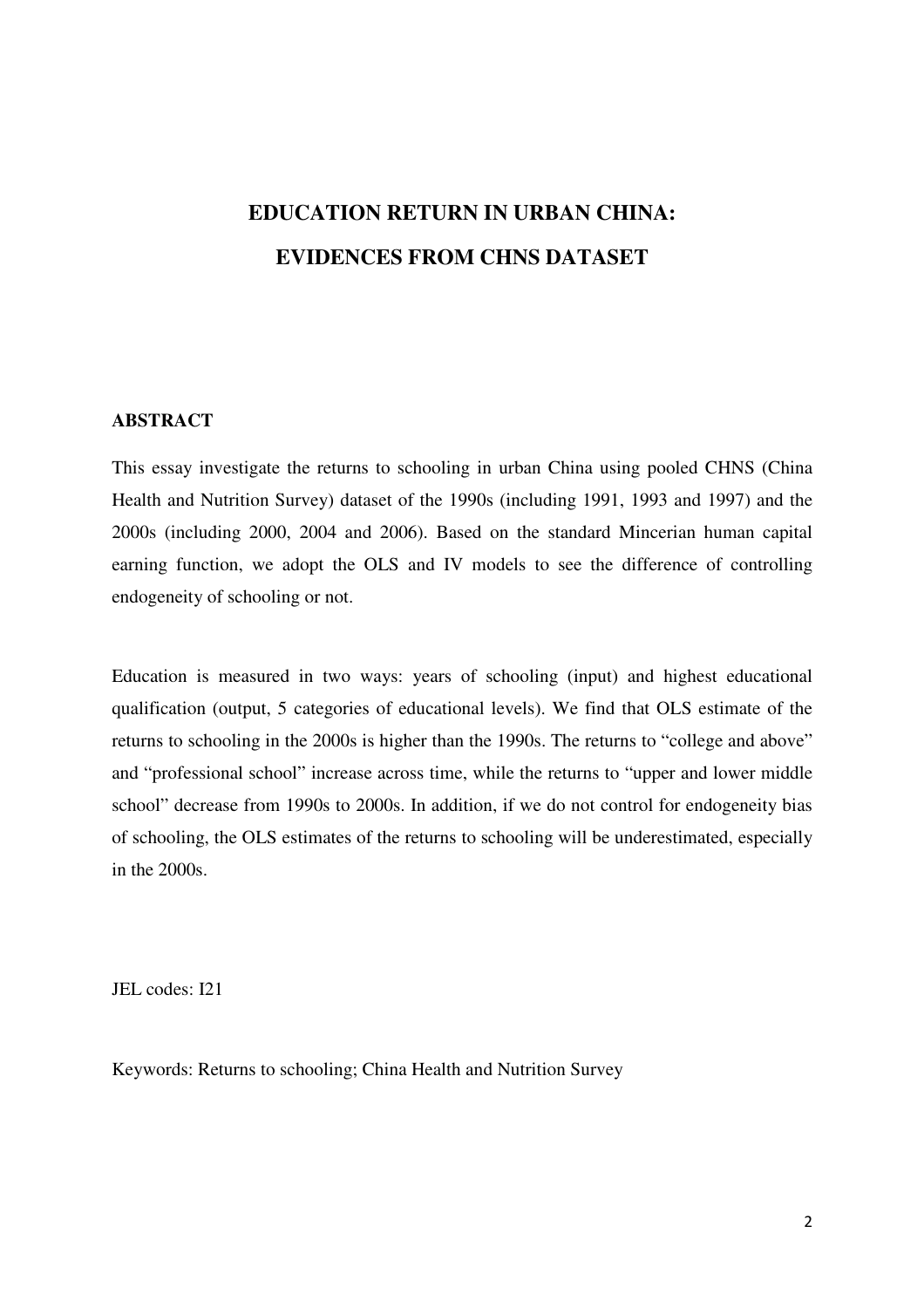## **Introduction**

For at least a decade following the economic reforms initiated in the early 1980s, scholars have found unusually low returns to education in the urban China. Returns to education provide the information about the incentives for human capital accumulation, the efficiency of resource allocation, and the distributional consequences of differences in human capital. With the CHNS (China Health and Nutrition Survey) data, our paper adopt the ordinary least square (OLS) and instrumental variable (IV) methodology to presents a significant change in education returns over the 1990s and 2000s in urban China.

In this paper, we answer three important questions: Do the returns to education in urban China differ between the 1990s and the 2000s? Do the OLS estimates differ if considering the interactive effects of education and ownership? Do the OLS estimates, i.e., estimates which ignore the endogeneity bias, differ significantly from the estimates that consider this bias?

The rest of this paper is organised as follows. In the next section, we briefly discuss the evolution of China's labour market institutions and ownership structure which affect wage determination. In Section III, we provide a literature review on the returns to education in China. In section IV, we present the OLS and IV empirical specifications. Data descriptive and estimates of the returns to schooling are presented in Section V. Section VI concludes.

# **Evolution of labour market**

From the foundation of PRC to the late 1970s, state-owned sectors dominate in the urban China, and the Bureau of Labour and Personnel centrally determined and controlled the wages of all workers through a grade system to reduce labour costs for rapid industrialization. Low wages were made possible by state-subsidized food prices and state provision of nonwage benefits to workers and their families, such as housing, child care, medical insurance, and pensions. At the same time, the government effectively eliminated most of the direct private costs of education by waiving all tuitions and fees for college students and by providing living stipends to students from poor families.

This heavy planning led to poor effect incentive which depressed productivity and innovation. In the early 1980s, Deng Xiaoping reformed the economy beginning with the rural "Household Responsibility System". However, the welfare guarantees to urban workers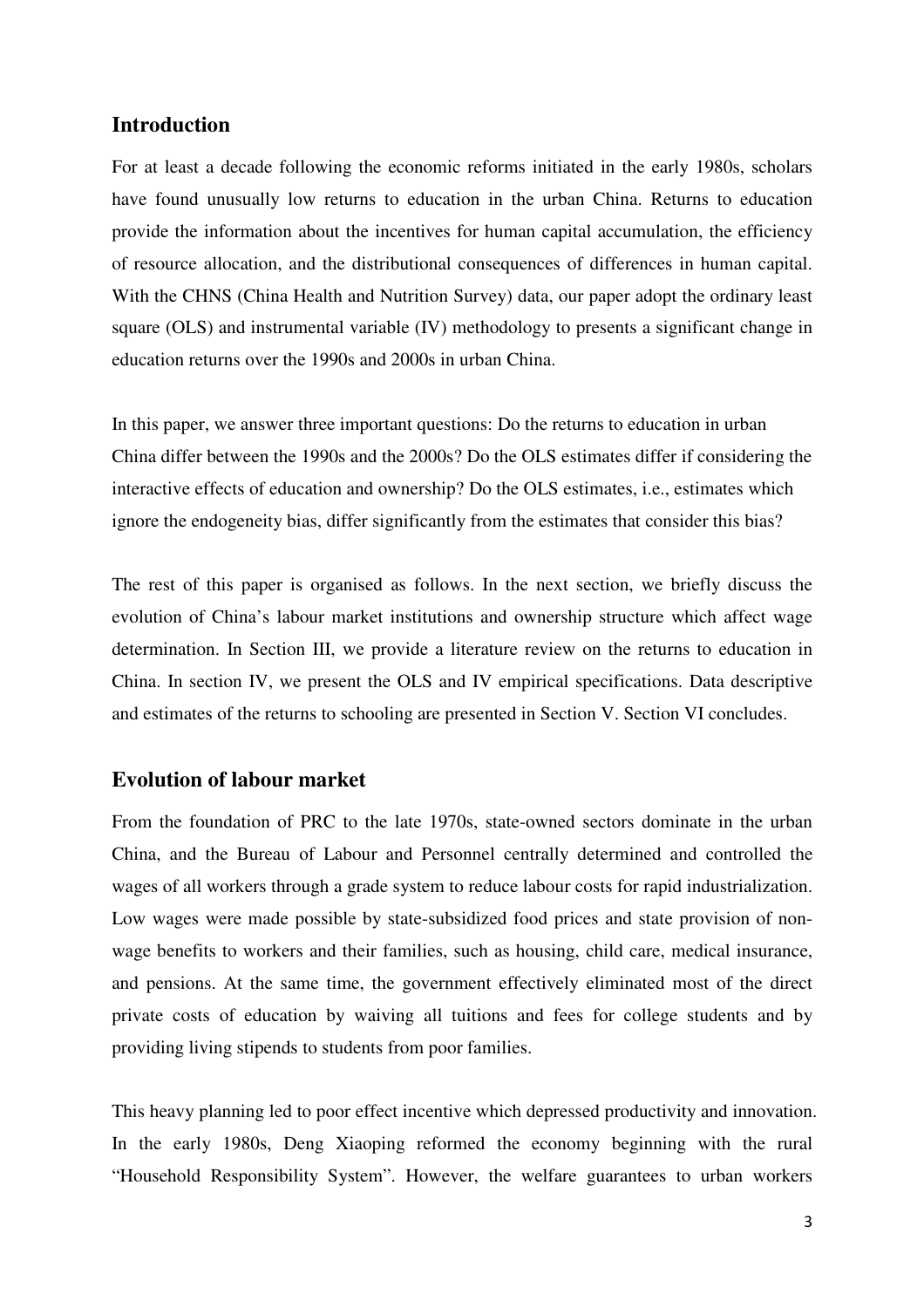hindered the urban reforms until the middle and late 1990s. In October 1984, the Communist Party passed the "Resolution on Economic Institutional Reform," which changed the fixed wage quota system to a floating total wage system, by allowing profitable firms to pay higher salaries and bonus to more productivity workers (Dai, 1994).

In 1986, the State Council issued "Temporary Regulations on the Use of Labour Contracts in State- Run Enterprises," formally introduced labour contracts to end the system of permanent employment (Meng, 2000). Zhang et.al. (2005) show that by 1997, one hundred million employees had signed labour contracts with their employers. Most workers who quit stateowned enterprises voluntarily moved to the non-state sector. Since the early 1990s, non-state enterprises, including foreign, private, and mixed ownership enterprises, have emerged as prominent players in the labour market. By competing aggressively with the public sector, these firms provided an impetus for state-sector restructuring.

In addition, the institutional barriers to off-farm labour participation have been attenuated. The SSBa (1990–2000) have documented a series of policies that loosened restrictions on labour mobility out of agriculture. During 1986 to 1995, the percentage of rural labour force employed in township and village enterprises (TVEs) increased from 12.8% to 22.2% (SSBb, 1996).Maurer-Fazio (1999) show the rising significance of education as a determinant of offfarm earnings, a result that implies individuals are being rewarded more for their human capital, which is a sign of well-functioning markets.

#### **Literature review**

Many researchers used OLS methodology to examine the rates of returns to education in China. However, plenty of literatures (such as, Heckman and Li, 2004; Li and Luo, 2004) pointed out the endogenous bias of education and used the IV methodology to cope with this problem. Normally, the IV estimators are higher than the OLS estimators of the conventional Mincerian model.

Chen and Hamori (2009) examines economic returns to schooling in urban China using OLS and IV methodologies for women and men with the CHNS 2004 and 2006 pooled data, and their instruments for schooling is spouse education. Heckman and Li (2004) use the 2000 data from the China Urban Household Income and Expenditure Survey (CUHIES) to identify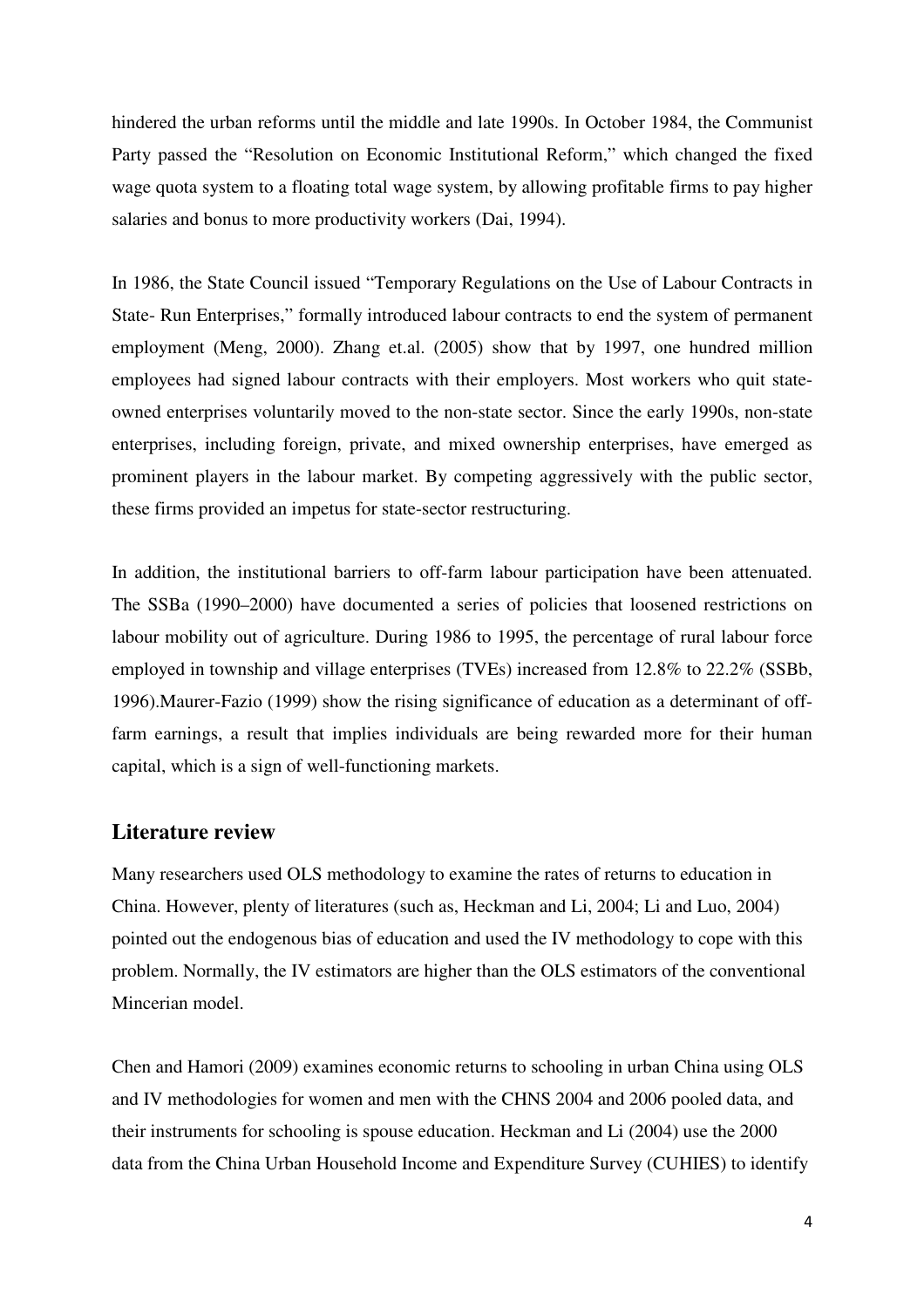the returns to higher education for young people in the urban areas of the six provinces. The instruments employed are parental education and year of birth, and the IV estimator of average return to four-year college attendance was 43% (on average, 11% annually).

Li and Luo (2004) use the CHIP 1995 data and apply various IV estimations to estimate returns to schooling for young workers in urban China. Their result is robust using either parental education or sibling variables as instruments. Yang (2005) uses CHIP 1988 and 1995 data to study the changes over time in returns to education for a large number of Chinese cities. On average, he reports that the estimated rates of return at the city level increased from 3.1% in 1988 to 5.1% in 1995.

Fleisher, Li, Li and Wang (2005) adopt three methods, i.e., OLS, IV, and semi-parametric (SPIV) to estimate how selection and sorting influenced the evolution of the private returns to schooling for college graduates with CHIP 1988, 1995 and 2002 dataset. All three methods show a substantial increase in returns to schooling between 1995 and 2002. The IV and SPIV estimates of the returns to college education also turn out to be sensitive to the use of a proxy for ability. The IV instruments are parental schooling and parental income.

## **Empirical Specifications**

The Mincerian human capital earning function is employed to estimate the returns to education. The dependent variable is the natural logarithm of hourly wage. Two measures of education are used in this paper. One is the average years of schooling. Another measure is the educational levels, which we classify into 5 categories: college and above; professional, technical or vocational school; upper middle school; lower middle school; primary school and illiteracy or semi-illiteracy.

The square of experience is consistent with a declining return to experience and with the shape of age-earnings profiles observed in many dataset. In addition to human capital, wages are also affected by demographic factors, such as gender, marital status, and the market conditions. For example, ownership dummies are added to explore the rent of State Owned Enterprise (SOE) or public sector, year dummies to reflect the deepening of economic reform, as well as provincial dummy variables may reflect the provincial inequality in China (Fleisher et al 2009).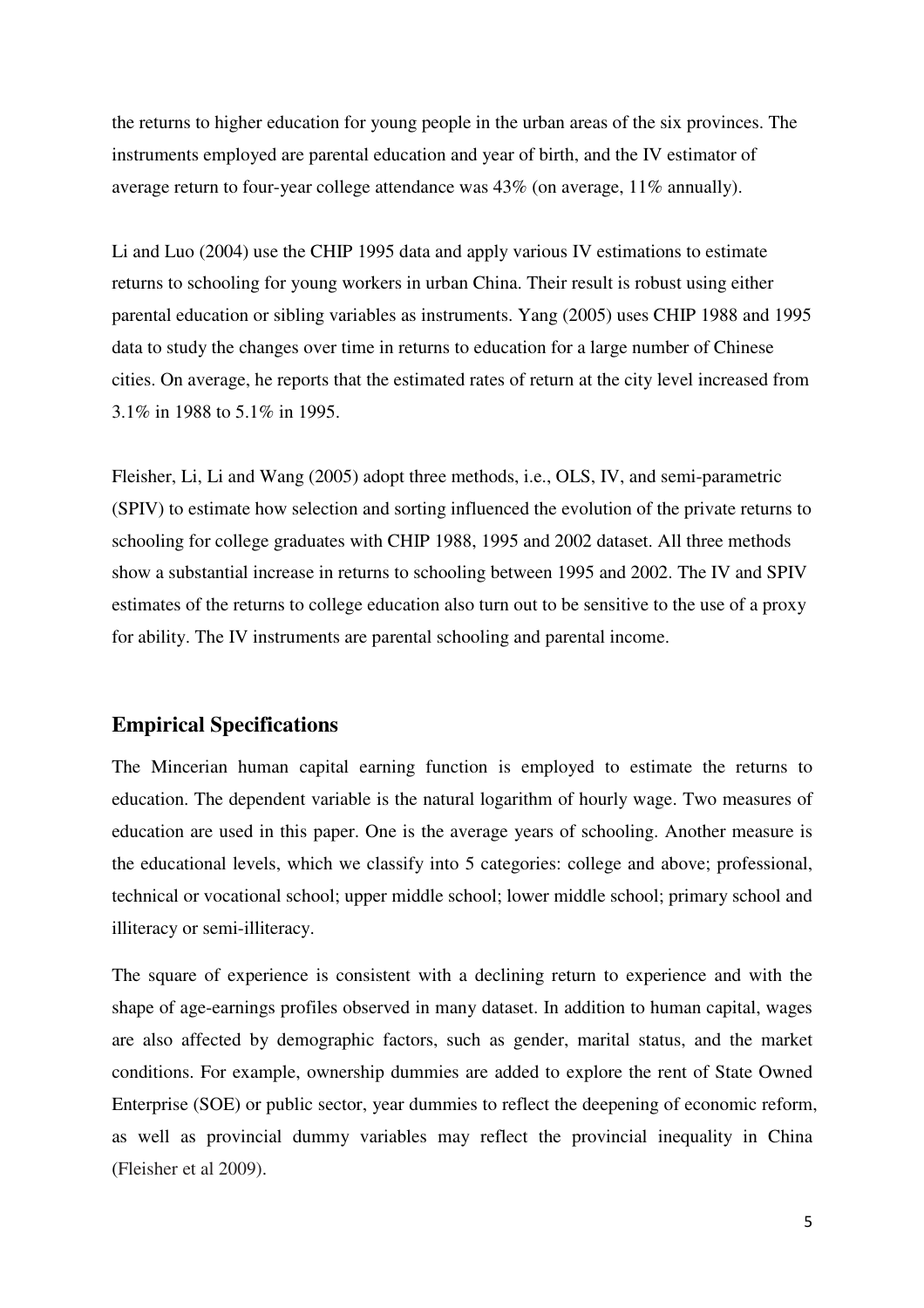$\ln W_i = \beta_0 + \beta_1 E_i + \beta_2 X_i + \varepsilon_i$ 

where  $W_i$  is hourly wage rate of individual i,  $E_i$  represent education (years of schooling, or educational levels),  $X_i$  is a vector of control variables including gender dummy (male as 1), labour market experience (age – years of schooling  $-6$ ) and its square, marital status dummy (ever married as 1), ownership dummies, year dummies and provincial dummies;  $\epsilon$  is an error term  $\mathcal{E} \sim N(0, \sigma^2)$ .

Plenty of literature mentioned the biases that may be caused principally by the endogenous nature of schooling. (see Dearden 1999a, b, and surveys of this literature in Card 1999 and Blundell, Dearden and Sianesi 2005). In our CHNS sample, endogeneity can arise from measurement error in schooling, since the schooling information is provided in levels rather than in years. Second, endogeneity can arise because of omitted ability. That is, the return coefficient  $\beta_1$  is biased (upwards) because chosen schooling levels are (positively) correlated with omitted ability, while ability is (positively) correlated with the wage rate. Third, urban populations in China place more importance on academic background, and the academic background has a strong influence on individual employment, wages, and promotion. Adult education is therefore popular and positively correlated with the wage rate (Chen and Hamori, 2009). Moreover, Card (1999) argue that OLS estimates of  $\beta_1$  are biased downwards because individuals with high discount rates choose low levels of schooling, that is, schooling with higher marginal rates of return.

 Mcintosh (2006) argues that the most common methodology adopted to correct for such biases has been an instrumental variables approach, isolating exogenous variation in education received. For example, Harmon and Walker (1999) discuss a number of potential variables with which to instrument education choices in the UK. We adopt an IV approach and using the "piped / tap water in house or courtyard" and "estimated market value of house  $/$  apartment"<sup>1</sup> variables as instruments. Piped water represents the public investment and the market value of house represents the household wealth and environment for education.

The following two-equation model describes the natural logarithm of hourly wage and years of schooling are normally applied to cope with the endogeneity of schooling:

 $\ln W_i = \alpha X_i + \beta Y S_i + \mu_i$ 

 $1$  Details of tap water and electricity for lighting please see appendix B.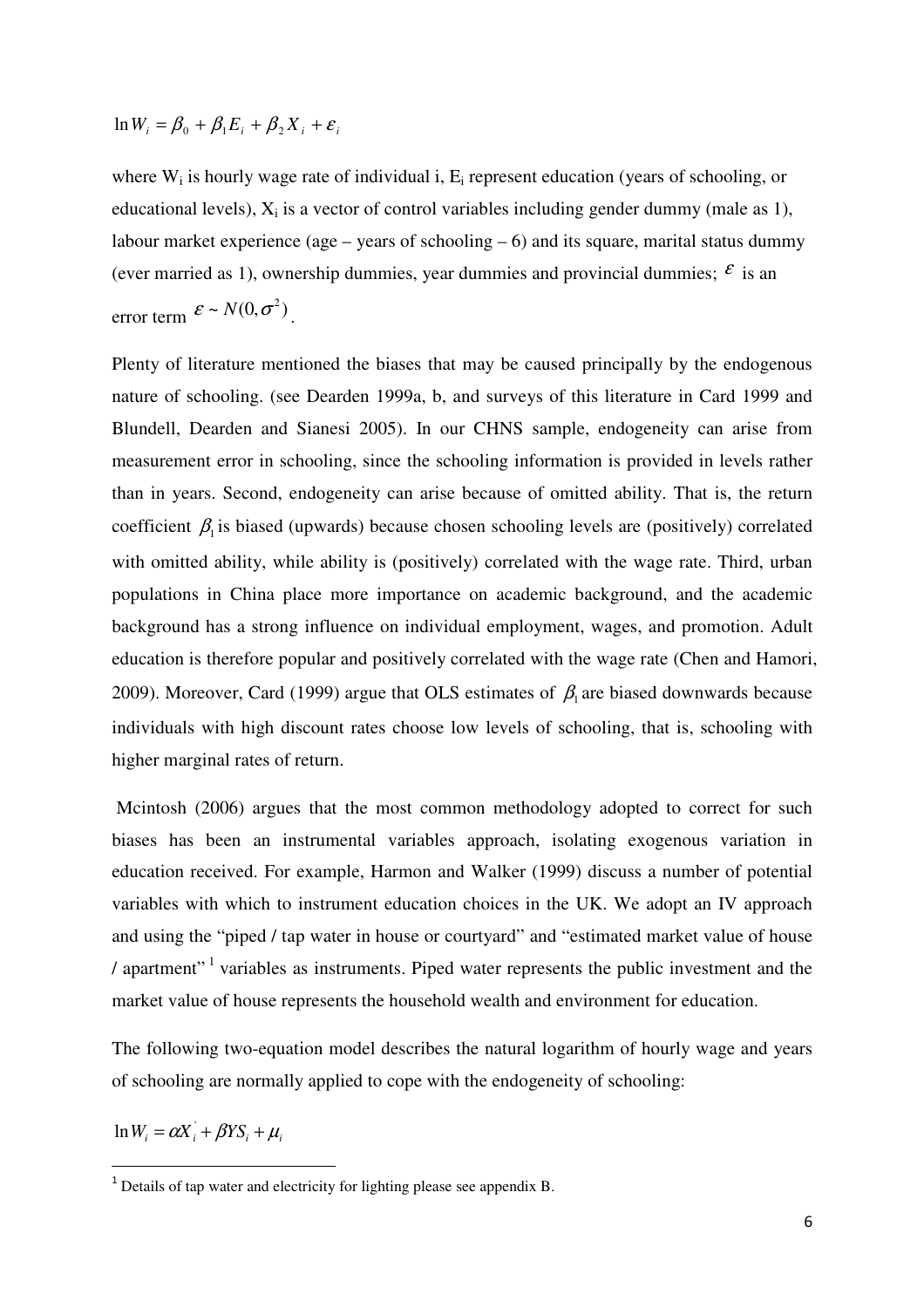$YS_i = \delta Z_i + v_i$ 

Where  $Z_i$  denotes the vector of observed instrumental variables with the properties suggested above and the other exogenous variables, same as the variables in the above OLS regression. Our data contain two potential instruments for years of schooling*YS<sup>i</sup>* : tapped water and house value.

#### **Data description and empirical results**

The dataset used in this paper is the China Health and Nutrition Survey (CHNS). It is conducted by the China's National Institute of Nutrition and Food Safety, the Chinese Centre for Disease Control and Prevention, and the University of North Carolina at Chapel Hill. The survey employs a multistage random-cluster sampling process to draw households from nine administrative divisions (Guangxi, Guizhou, Heilongjiang, Henan, Hubei, Hunan, Jiangsu, Liaoning, and Shandong)<sup>2</sup>. Most households have been followed up across all five waves, but some deletions and additions have occurred based on community participation. In 1991, the CHNS surveyed 15,917 individuals from 3,795 households. Sample sizes are relatively similar across waves. Beginning in 1993 and continuing through subsequent waves, the survey added new households in the sample areas that were formed by individuals included in the previous waves. From 1997 onward, the survey added new households and communities to replace those that were no longer participating.

We use six waves of CHNS data (1991, 1993, 1997, 2000, 2004 and 2006) to compare returns of education in 1990s and the new century. The six sample years represent distinct phases of economic reform in China. Specifically, the year 1991 represents the early stage of urban reform that started in 1982, the year 1993 represents the middle stage of urban economic transitions after the reform re-started in 1992, and the year 1997 and 2000 are affected by the 1997-98 Asian financial crises, and by 2004 and 2006 economic transition had entered a mature stage.

The sample used in this study is selected based on individuals aged 18-65 who work in sectors besides "Agriculture, forestry, animal husbandry, fishery and water conservancy" sector. It only includes workers with positive annual gross income. Owners of private or

<sup>2</sup> For details of surveyed administrative divisions, please see appendix A.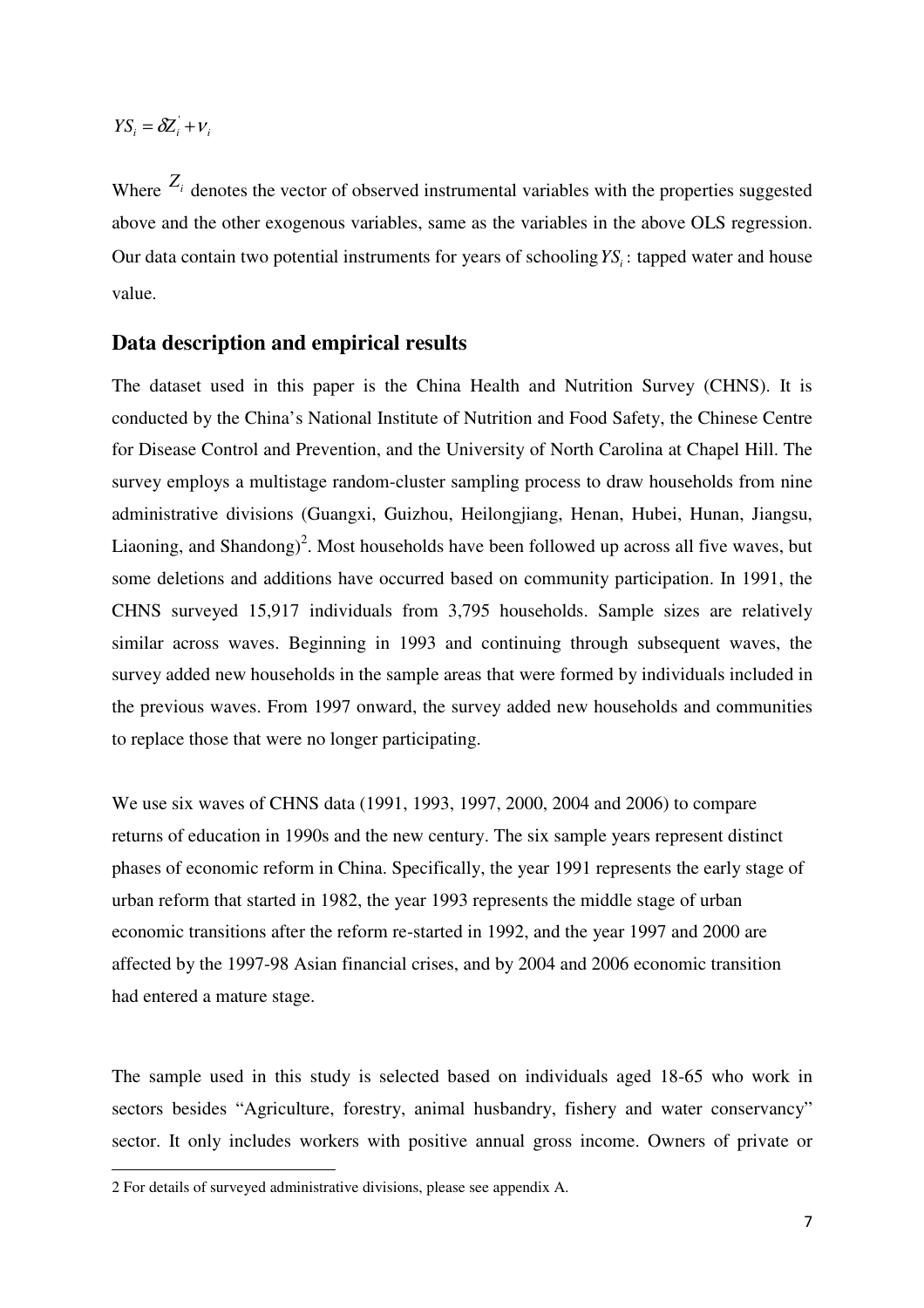individual enterprises for the primary and secondary job have been excluded, because it is difficult to separate their wages from the profit income. Observations with missing values on education, experience, etc. have been dropped.

Nominal annual earnings include regular wages, bonuses, all kinds of subsidies and in-kind wages from the work unit. Nominal annual earnings are converted into real annual earnings by deflating by provincial urban CPI (Consumer Price Index) with year 1995 as 100. As presented in Figure 1, annual earnings increase from 2,668.16 Yuan in 1991, to 4,463.60 Yuan in 1997, triple to 10,180.81 Yuan in 2004, then jump to 14,977.48 Yuan in 2006.

 DeBrauw and Rozelle (2004) mentioned that previous studies may have mis-measured wages by using a wage measure that endogenizes part of the individual's decision regarding the amount of labour to allocate to off-farm work in rural China. If so, wages for the educated could be systematically understated relative to the less educated. Using data that allow for a more appropriate measure of the wage—the hourly wage instead of a daily or monthly wage—might help provide better estimates. So, we use the calculated real average hourly wage rate with the real annual earning and annual total working hours<sup>3</sup>. With the long working hours, the average hourly wage rate is very low in China, especially in 1991 and 1993, only around 2 Yuan per hour. It jumps to above 6.01 Yuan per hour in 1997, and remains steady in 2000 and 2004, then jumps again in 2006 to 9.28 Yuan per hour. We use the estimated market value of house or apartment to reflect the household wealth. In 1991, the average house value is 33 thousands Yuan, increase to 55 thousands Yuan in 1993, then stay around 75 thousands Yuan in 1997 and 2000, followed by two dramatic increase to 166 thousands Yuan in 2004 and 229 thousands Yuan in 2006, which is consistent with the rapid housing price increase in urban China.

<sup>3</sup> For details of annual earning and hourly wage rate, please see appendix B.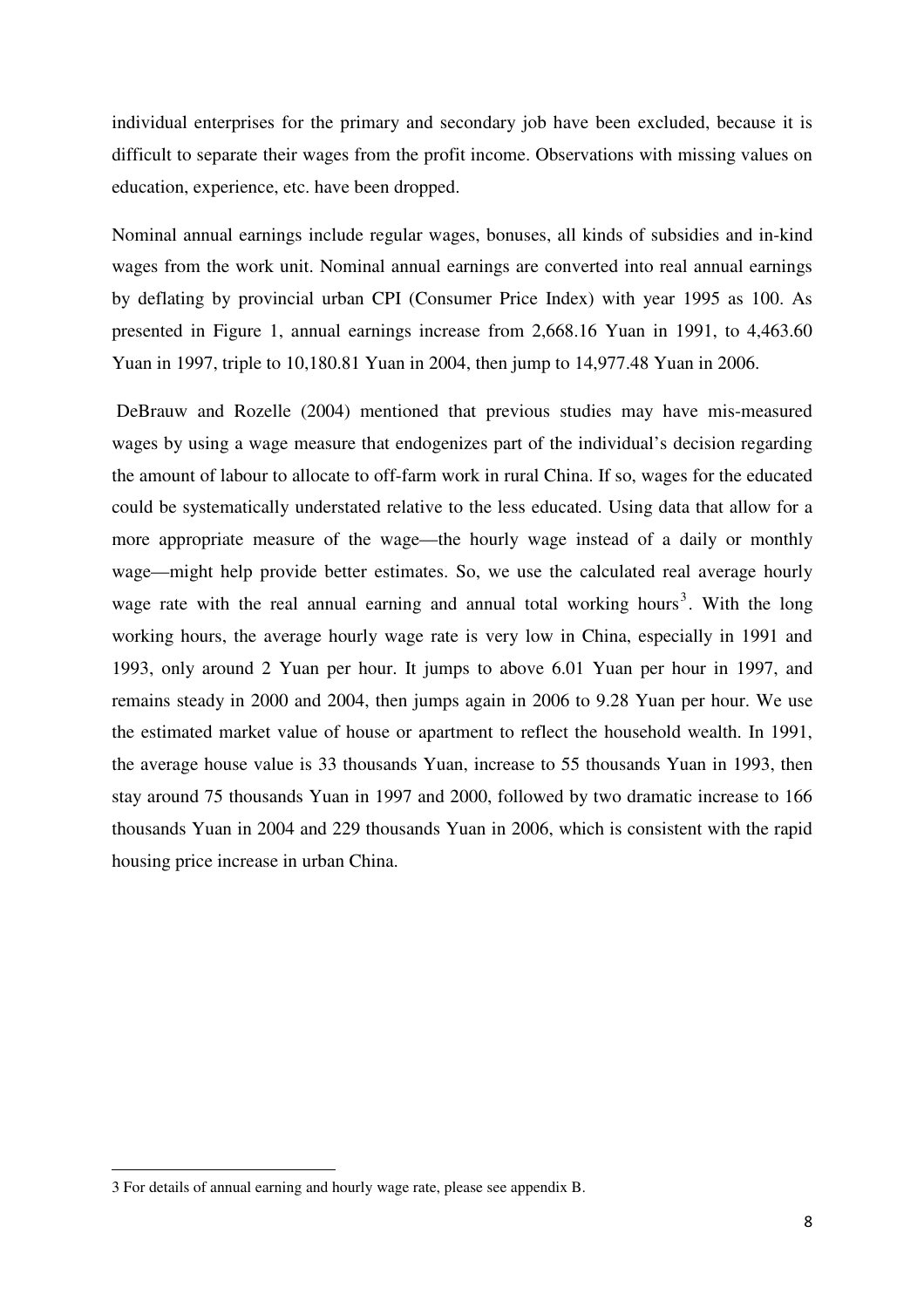Figure 1 Trend of main variables over 1991-2006



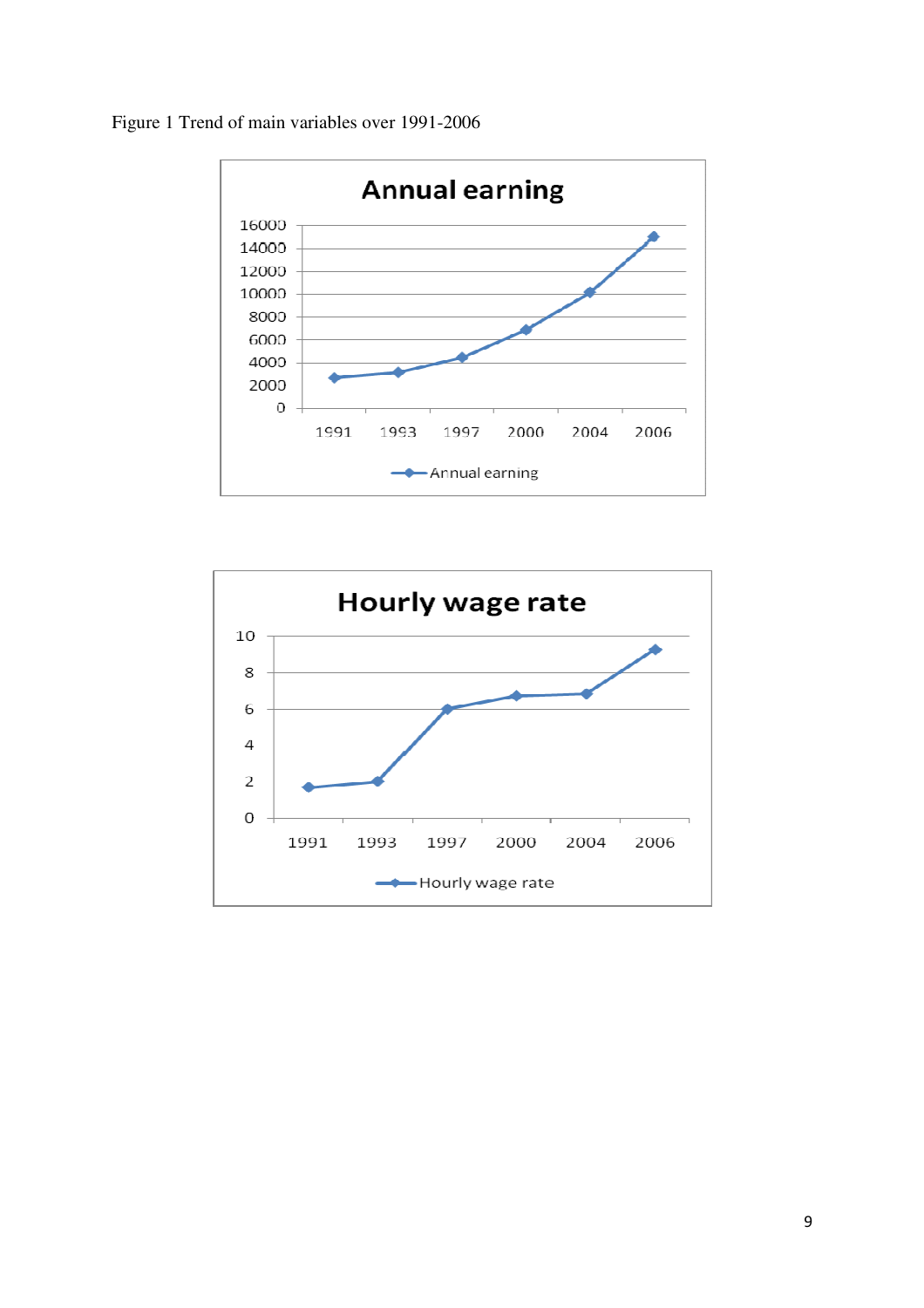

Note: Annual earning, hourly wage rate and the house market value are real values, adjusted by the provincial urban CPI (consumer price index).

Table 1 shows the data description of main variables, comparing the 1990s and the 2000s. The average years of schooling increases from 8.35 years to 9.6 years. Among the 5 categories of education levels, the "lower middle school" level dominates the whole sample period, above 30 percent, followed by the "upper middle school" level, about 20 percent. Persons with higher education increase from 10 percent to 20 percent, and persons with vocational degrees increase from 9 percent to 13 percent. The "Primary School and below" is the baseline educational level, decrease from 23 percent to 13 percent.

The average estimated working experience is higher in the 2000 at 24.56 years, compared to 22.31 years in the 1990. About 52-54 percent people are once married in the surveys. The ownership variable as three categories: SOE (state-owned enterprises) and public sector, collective enterprises and private or foreign enterprises<sup>4</sup>. The SOE and public sector dominate across the two periods, around 51-52 percent. The percent of the private or foreign enterprises increase from 25 percent to 32 percent, while the baseline – the number of collective enterprises decreased from 23 percent to 16 percent. Nearly 89-90 percent of households have piped/tap water in house or courtyard across the surveyed period.

<sup>4</sup> Details of enterprise categories please see appendix B.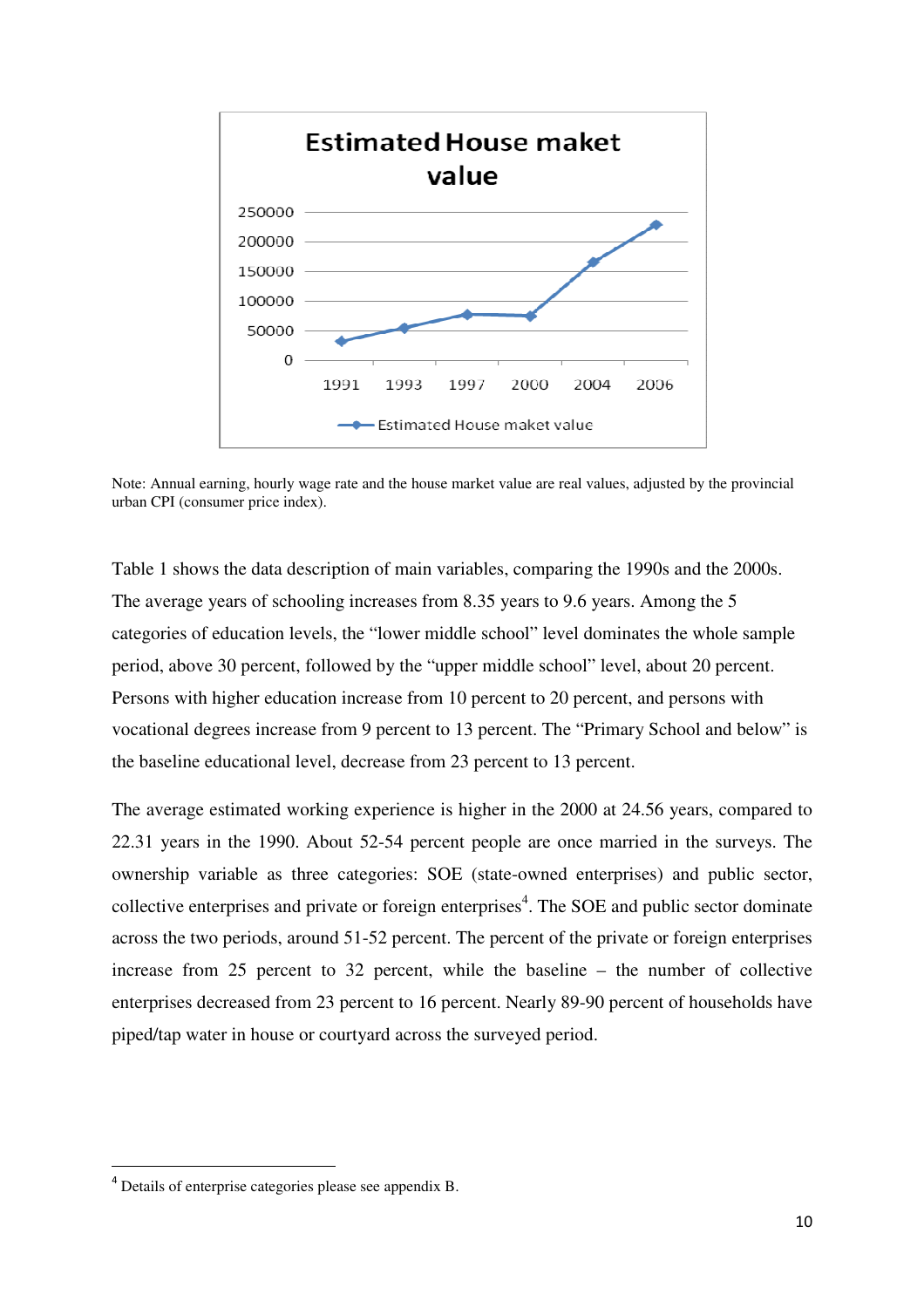#### Table 1 Data description

|                                       | 1990s |        |           | 2000s |         |           |
|---------------------------------------|-------|--------|-----------|-------|---------|-----------|
| Description                           | Obs.  | Mean   | Std. Dev. | Obs.  | Mean    | Std. Dev. |
| Hourly Wage Rate (Yuan)               | 4225  | 3.16   | 38.03     | 4008  | 7.63    | 30.47     |
| Years of Schooling (Year)             | 6512  | 8.35   | 4.03      | 5011  | 9.60    | 3.89      |
| College and Above (%)                 | 5500  | 0.10   | 0.30      | 4469  | 0.20    | 0.40      |
| Professional and Technical School (%) | 5500  | 0.09   | 0.29      | 4469  | 0.13    | 0.34      |
| Upper middle School (%)               | 5500  | 0.21   | 0.40      | 4469  | 0.19    | 0.39      |
| Lower middle School (%)               | 5500  | 0.38   | 0.49      | 4469  | 0.34    | 0.48      |
| Primary School and Below (%)          | 5500  | 0.23   | 0.42      | 4469  | 0.13    | 0.34      |
| Estimated Experience(Year)            | 6512  | 22.31  | 12.98     | 5011  | 24.56   | 12.30     |
| Gender (1=Male)                       | 6537  | 0.52   | 0.50      | 5045  | 0.54    | 0.50      |
| Marital Status (1=Ever Married)       | 6493  | 0.82   | 0.38      | 4996  | 0.87    | 0.34      |
| SOE or Public Sector (%)              | 5368  | 0.51   | 0.50      | 3636  | 0.52    | 0.50      |
| Collective Enterprises (%)            | 5368  | 0.23   | 0.42      | 3636  | 0.16    | 0.36      |
| Private or Foreign Enterprises (%)    | 5368  | 0.25   | 0.43      | 3636  | 0.32    | 0.47      |
| Water(1=having tap water)             | 6484  | 0.89   | 0.32      | 5037  | 0.90    | 0.30      |
| Estimated House Market Value (Yuan)   | 2250  | 53,222 | 83,941    | 1246  | 117,187 | 162,178   |

Note:

1. 1990s include the pooled 1991, 1993 and 1997 data; 2000s include the pooled 2000, 2004 and 2006 data.

2. Hourly wage and estimated house market value are real value, adjusted by the provincial urban CPI (consumer price index).

3. Provincial dummy variables are not reported.

Table 2 show the baseline OLS estimators for 1990 and 2000s time periods, with the logarithm of hourly wage rate as the dependent variable. The returns to one more year of schooling increase from 5.5 percent in 1990s to 8.5 percent in 2000s. According to the educational levels, we find that all educational levels have significantly higher returns than the baseline "primary school and below" level, and higher level, higher return. From 1990s to 2000s, the returns to "college and above" and "professional school" increase 13 percent and 2 percent, respectively. On the contrary, the returns to "upper middle school" and "lower middle school" decrease 4 – 5 percent.

Comparing the 1990s and 2000s, the contribution of one more year of experience decreases from about 3 percent to 1.6 percent. Male workers always earn more than female workers, especially in the 2000s, nearly 20 percent higher. In the 1990s, workers in the private or foreign enterprises earn the most, about 36 percent higher than collective enterprises, decrease to 27 percent higher in the 2000s; while in the 2000s, workers in the SOE or public sectors earn the highest wage rate, about 30 percent higher than the collective enterprises.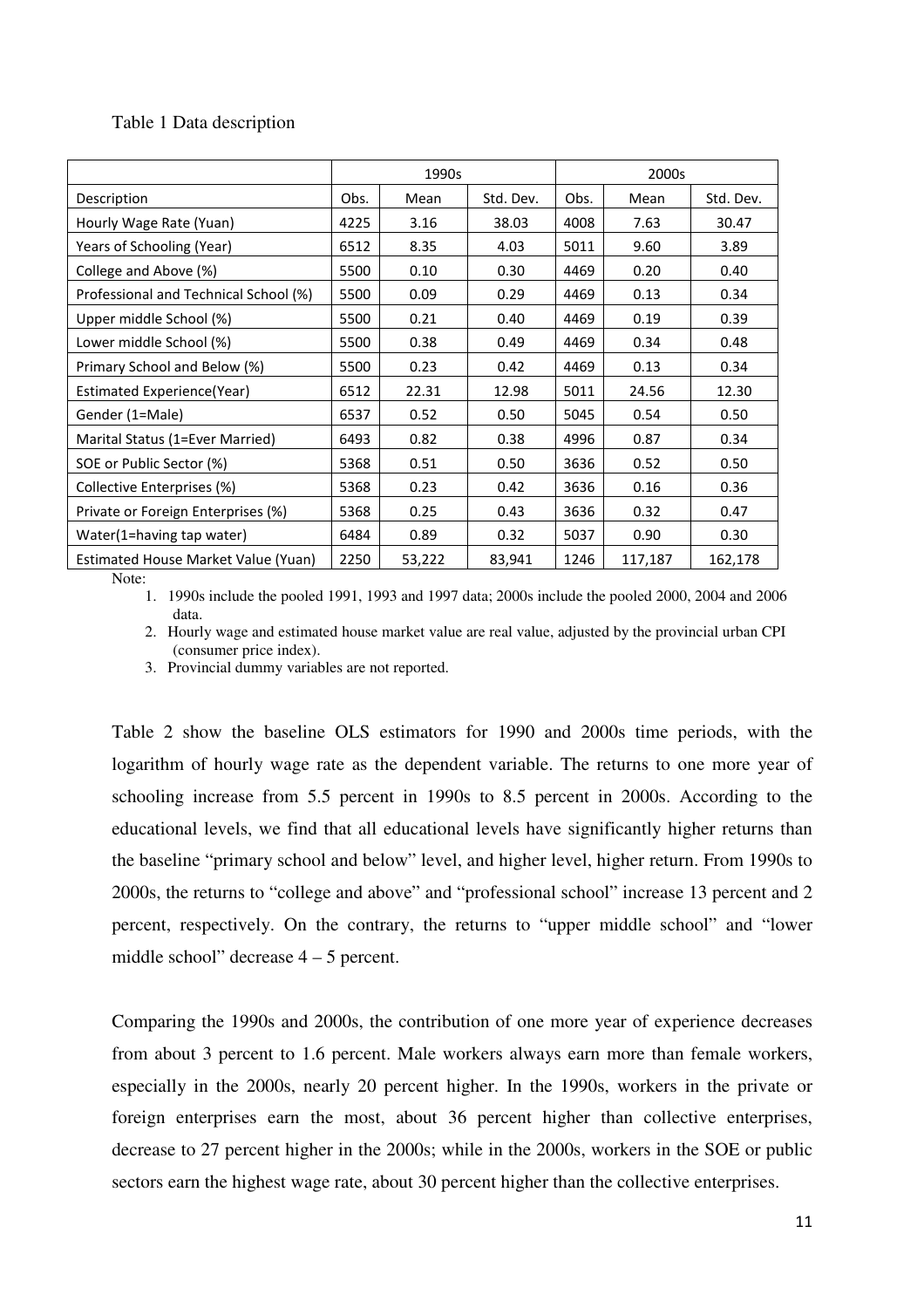Table 2 Baseline OLS estimates

| Dependent: Ln (hourly wage)           | 1990s       | 2000s      | 1990s       | 2000s      |
|---------------------------------------|-------------|------------|-------------|------------|
| <b>Years of schooling</b>             | $0.055***$  | $0.085***$ |             |            |
|                                       | 0.003       | 0.005      |             |            |
| <b>College and above</b>              |             |            | $0.649***$  | $0.771***$ |
|                                       |             |            | 0.042       | 0.068      |
| <b>Professional school</b>            |             |            | $0.448***$  | $0.469***$ |
|                                       |             |            | 0.04        | 0.068      |
| Upper middle                          |             |            | $0.310***$  | $0.272***$ |
|                                       |             |            | 0.036       | 0.067      |
| Lower middle                          |             |            | $0.181***$  | $0.129**$  |
|                                       |             |            | 0.033       | 0.064      |
| <b>Experience</b>                     | $0.027***$  | $0.016***$ | $0.032***$  | $0.016***$ |
|                                       | 0.004       | 0.005      | 0.004       | 0.006      |
| <b>Experience square</b>              | $-0.000***$ | 0          | $-0.000***$ | 0          |
|                                       | 0           | 0          | 0           | 0          |
| Male                                  | $0.112***$  | $0.192***$ | $0.121***$  | $0.201***$ |
|                                       | 0.019       | 0.027      | 0.02        | 0.027      |
| <b>Ever Married</b>                   | 0.046       | $-0.057$   | 0.027       | $-0.017$   |
|                                       | 0.034       | 0.051      | 0.036       | 0.052      |
| <b>SOE or Public Sector</b>           | $0.068***$  | $0.322***$ | 0.04        | $0.298***$ |
|                                       | 0.024       | 0.038      | 0.025       | 0.039      |
| <b>Private or Foreign Enterprises</b> | $0.361***$  | $0.274***$ | $0.359***$  | $0.270***$ |
|                                       | 0.053       | 0.043      | 0.056       | 0.043      |
| <b>R-squared</b>                      | 0.168       | 0.205      | 0.181       | 0.219      |
| N                                     | 4006        | 2915       | 3687        | 2817       |

Note:

1. 1990s include the pooled 1991, 1993 and 1997 data; 2000s include the pooled 2000, 2004 and 2006 data.

2. Hourly wage is real value, adjusted by the provincial urban CPI.

3. The italic values are heteroskedastciticy- robust standard error.

4. The significant levels are \* for 10%; \*\* for 5% and \*\*\* for 1%.

5. Provincial dummy variables and year dummies are not reported.

When we consider the interactive effect of years of schooling and ownership, the table 3 tells us that in the 1990s, one year of schooling can increase 8.5 percent hourly wage rate in the private or foreign enterprises, 5.5 percent in the SOE or public sector, and 5 percent in the collective enterprises. In the 2000s, in the SOE or public sector, workers can benefit 9 percent higher wage rate from one years of schooling, remain 8.5 in private firms and 5.8 percent in the collective enterprises. In sum, higher educated workers prefer private or foreign enterprises in 1990s, and SOE or public sector in 2000s. The effects of experience and gender are similar as in the baseline OLS regressions.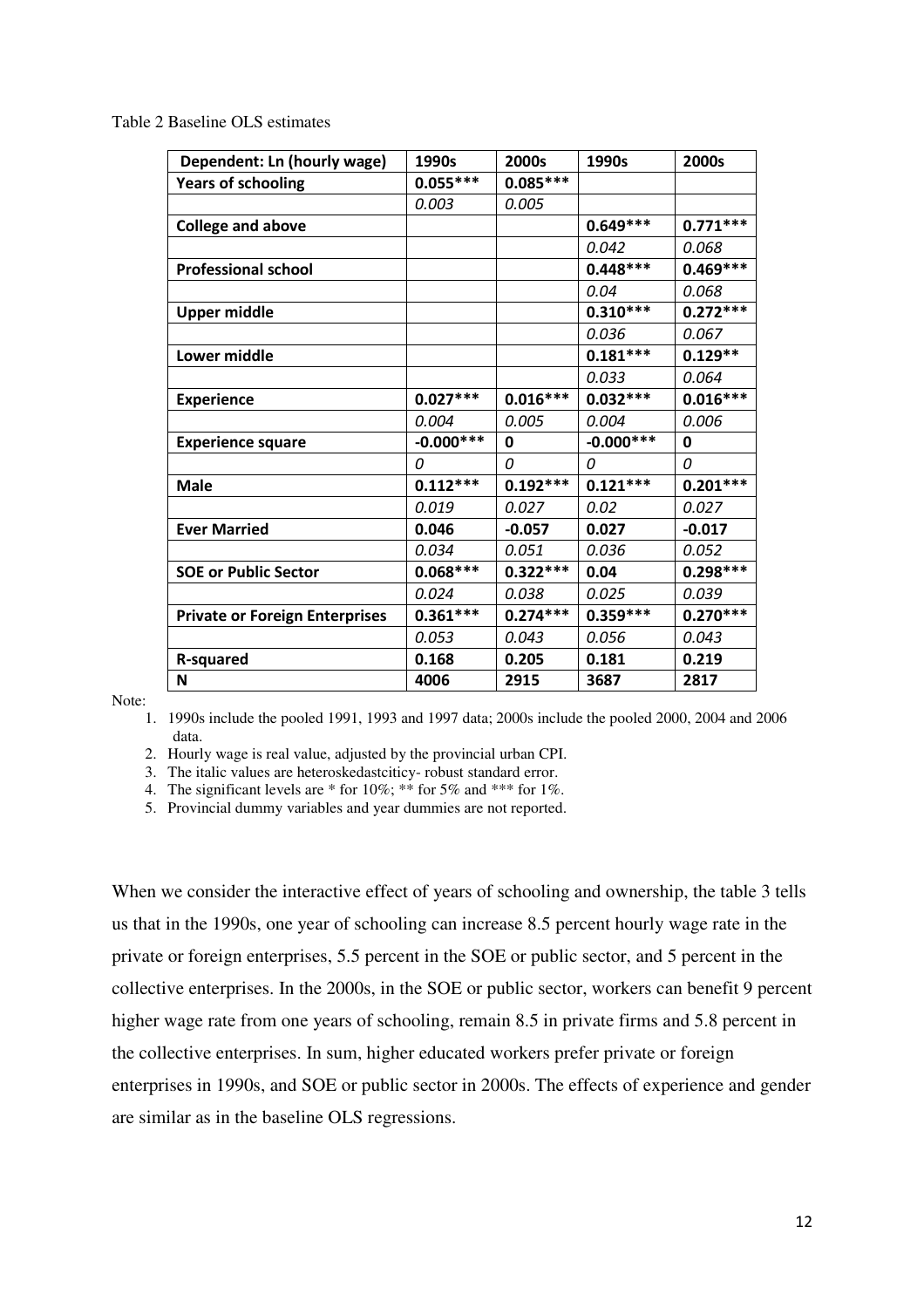Table 3 OLS estimates with interactive dummies

| Dependent variable: Ln (hourly wage)     | 1990s       | 2000s      |
|------------------------------------------|-------------|------------|
| <b>Schooling</b>                         | $0.050***$  | $0.058***$ |
|                                          | 0.004       | 0.006      |
| Schooling*SOE or public sector           | $0.005*$    | $0.032***$ |
|                                          | 0.002       | 0.004      |
| Schooling*Private or Foreign Enterprises | $0.035***$  | $0.027***$ |
|                                          | 0.006       | 0.004      |
| <b>Experience</b>                        | $0.028***$  | $0.017***$ |
|                                          | 0.004       | 0.005      |
| <b>Experience square</b>                 | $-0.000***$ | O          |
|                                          | O           | n          |
| Male                                     | $0.113***$  | $0.191***$ |
|                                          | 0.019       | 0.027      |
| <b>Ever Married</b>                      | 0.045       | $-0.061$   |
|                                          | 0.034       | 0.051      |
| R-squared                                | 0.166       | 0.207      |
| N                                        | 4006        | 2915       |

Note:

1. 1990s include the pooled 1991, 1993 and 1997 data; 2000s include the pooled 2000, 2004 and 2006 data.

2. Hourly wage is real value, adjusted by the provincial urban CPI.

3. The italic values are heteroskedastciticy- robust standard error.

4. The significant levels are \* for 10%; \*\* for 5% and \*\*\* for 1%.

5. Provincial dummy variables and year dummies are not reported.

Next, we analyze the returns to schooling with the instrumental variables estimators. Greene (2008) mentions that, many standard estimators including OLS (Ordinary least squares) and IV (instrumental-variable) could be thought as special cases of GMM (Generalized method of moments) estimators. The latter estimator has a clear advantage over IV estimator. If heteroscedasticity is present in the model GMM is more efficient whereas heteroscedasticity is not present, the GMM is no worse asymptotically than IV (Baum et al. 2003). In this paper we use cross-sectional data, and for that reason we could expect that model error is heteroscedastic. To alleviate possible heteroscedasticity problem apart from 2SLS (two-stage least squares) IV estimates, we employ GMM based Instrumental Variable estimates.

As shown in table 4, the GMM rate of returns to schooling is 25 and 38 percent in 1990s and 2000s respectively, higher than the OLS estimators (6 percent and 9 percent). The result of the endogeneity test rejects the null hypothesis that the OLS estimates are consistent, with GMM C statistic Chi2 are 29.76 and 32.37. The first-stage F-statistics (29.99 and 20.36) confirm the joint significance of the two instrumentals to explain endogenous "years of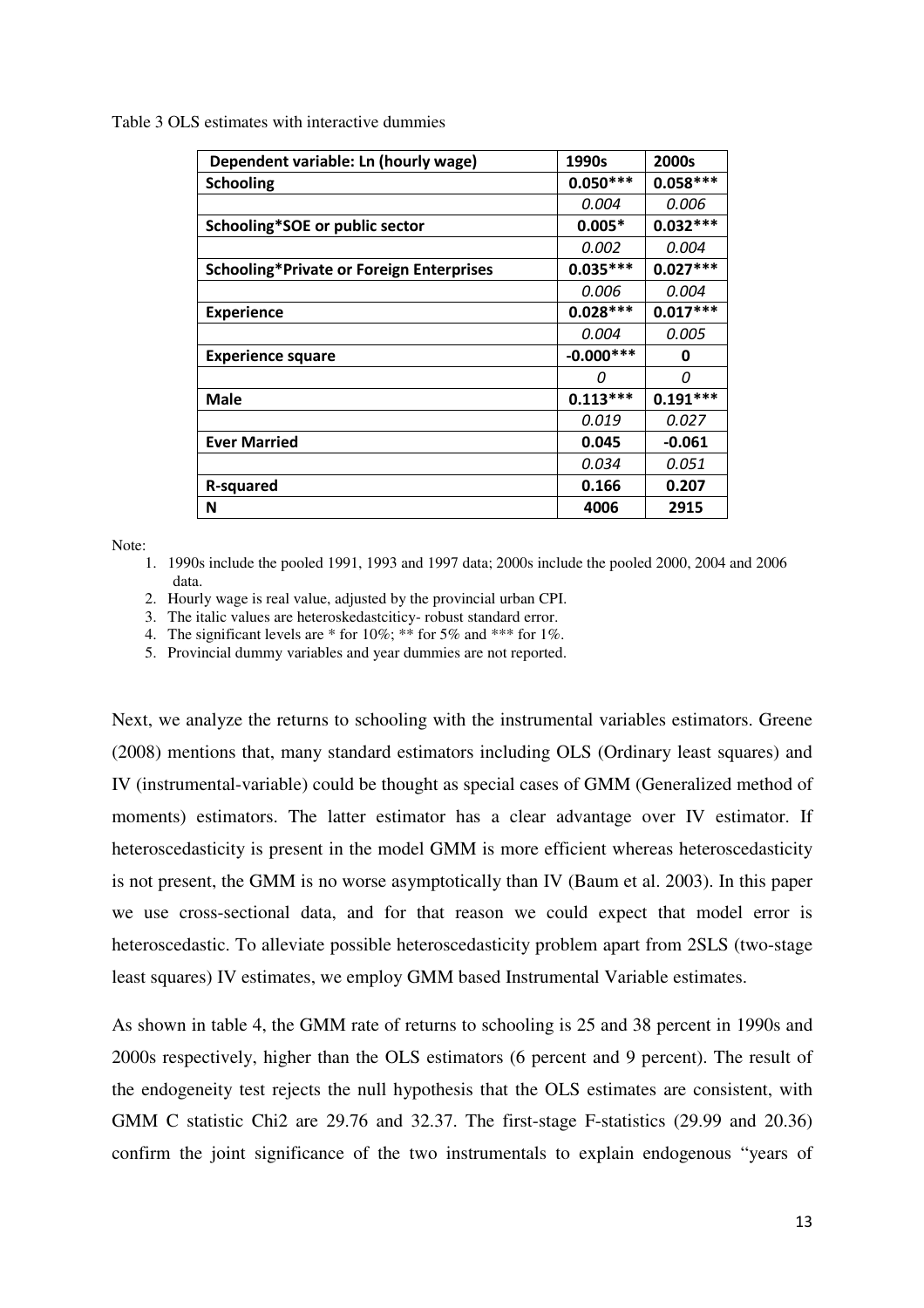schooling" volatility. Furthermore, the Hansen's J Chi2 statistics (22.03 and 11) reject the two instruments are over-identified.

Different from the OLS estimators, one year of experience has higher impact in the 2000s (8.6 percent) than in the 1990s (3.7 percent). The gender gap disappears and ever married workers are in inferior situation compared to single person, showing about 6.5 percent lower wage rate. Across the surveyed period, workers in the private or foreign enterprises earn the highest wage rate, especially in the 1990s, at 61 percent higher than workers in the collective enterprises, decrease to 24.6 percent in the 2000s. SOE or public sectors are not attractive for workers.

| Dependent variable: Ln (hourly wage)  | 1990s       | 2000s       |
|---------------------------------------|-------------|-------------|
| <b>Years of schooling</b>             | $0.258***$  | $0.386***$  |
|                                       | 0.044       | 0.062       |
| <b>Experience</b>                     | $0.037***$  | $0.086***$  |
|                                       | 0.01        | 0.02        |
| <b>Experience square</b>              | 0           | $-0.001**$  |
|                                       | 0           | 0           |
| <b>Male</b>                           | $-0.001$    | 0.125       |
|                                       | 0.055       | 0.079       |
| <b>Ever Married</b>                   | $-0.12$     | $-0.649***$ |
|                                       | 0.088       | 0.184       |
| <b>SOE or Public Sector</b>           | $-0.248***$ | $-0.242$    |
|                                       | 0.093       | 0.176       |
| <b>Private or Foreign Enterprises</b> | $0.611***$  | $0.246*$    |
|                                       | 0.118       | 0.134       |
| <b>Exodgeneity test</b>               |             |             |
| <b>GMM C statistic Chi2</b>           | 29.7574     | 32.3665     |
| p-value                               | 0.0000      | 0.0000      |
| Instruments validity test             |             |             |
| First stage F-statistic               | 29.99       | 20.36       |
| p-value                               | 0.0000      | 0.0000      |
| Over-identification test              |             |             |
| Hansen's J chi2                       | 22.0289     | 10.9963     |
| p-value                               | 0.0000      | 0.0009      |
| N                                     | 1315        | 792         |

Table 4 Instrumental GMM models

Note:

1. 1990s include the pooled 1991, 1993 and 1997 data; 2000s include the pooled 2000, 2004 and 2006 data.

- 2. Hourly wage is real value, adjusted by the provincial urban CPI.
- 3. The italic values are heteroskedastciticy- robust standard error.
- 4. The significant levels are  $*$  for 10%;  $**$  for 5% and  $***$  for 1%.
- 5. Provincial dummy variables and year dummies are not reported.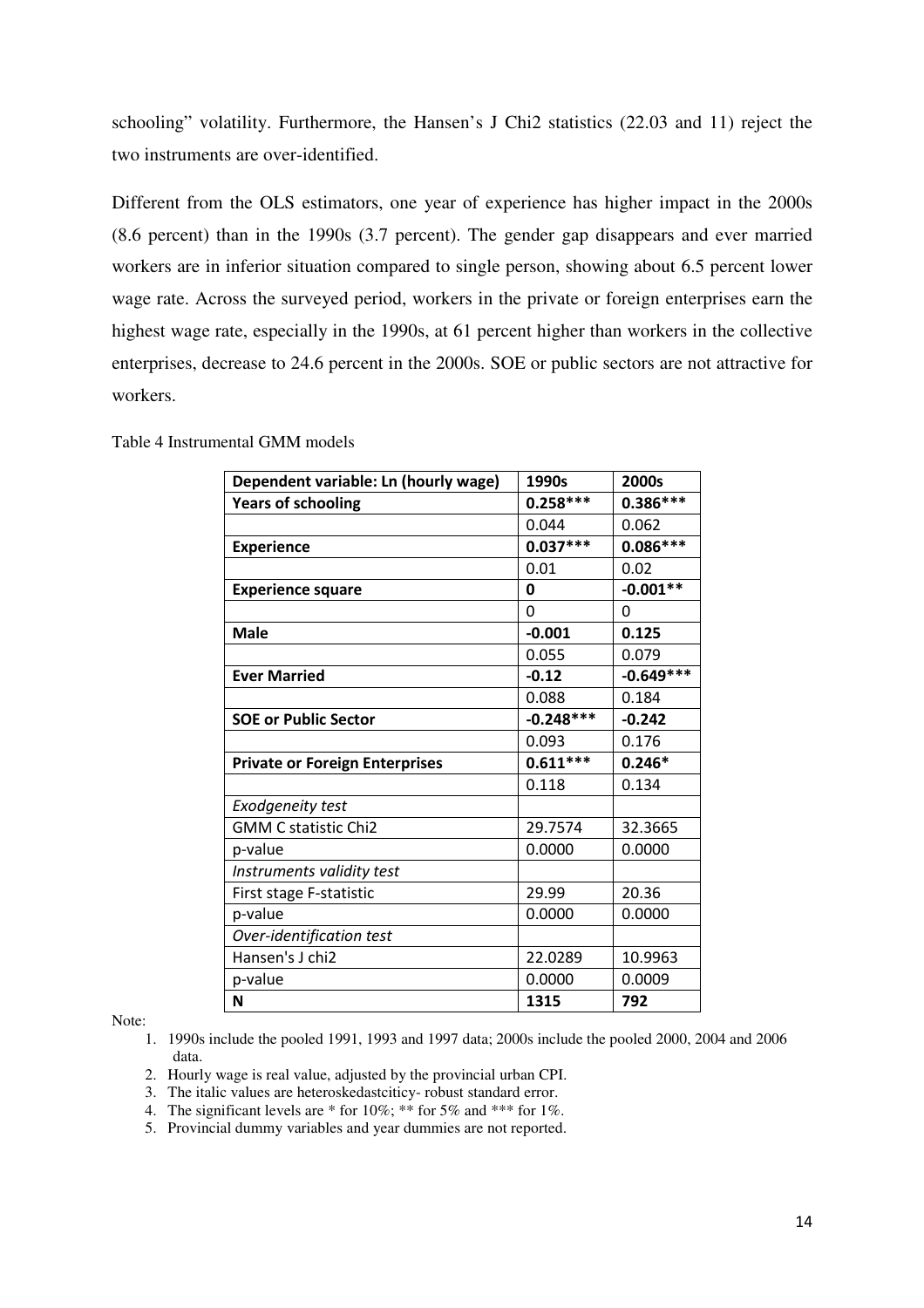# **Conclusions**

We examined the returns to schooling in urban China using pooled CHNS dataset of the 1990s (including 1991, 1993 and 1997) and the 2000s (including 2000, 2004 and 2006). In this paper, we answer three important questions:

- (1) Do the returns to schooling in urban China differ between the 1990s and the 2000s?
- (2) Do the OLS estimates differ if considering the interactive effects of education and ownership?
- (3) Do the OLS estimates, i.e., estimates which ignore the endogeneity bias, differ significantly from the estimates that consider this bias?

First, we find that OLS estimate of the returns to schooling in the 2000s is higher than the 1990s. The returns to "college and above" and "professional school" increase across time, while the returns to "upper and lower middle school" decrease from 1990s to 2000s. Second, whether considering the schooling interactive dummy with ownership or not, the OLS estimates are similar. Finally, we find that OLS without control for endogeneity bias may underestimate the true rates of returns of schooling, especially in the 2000s.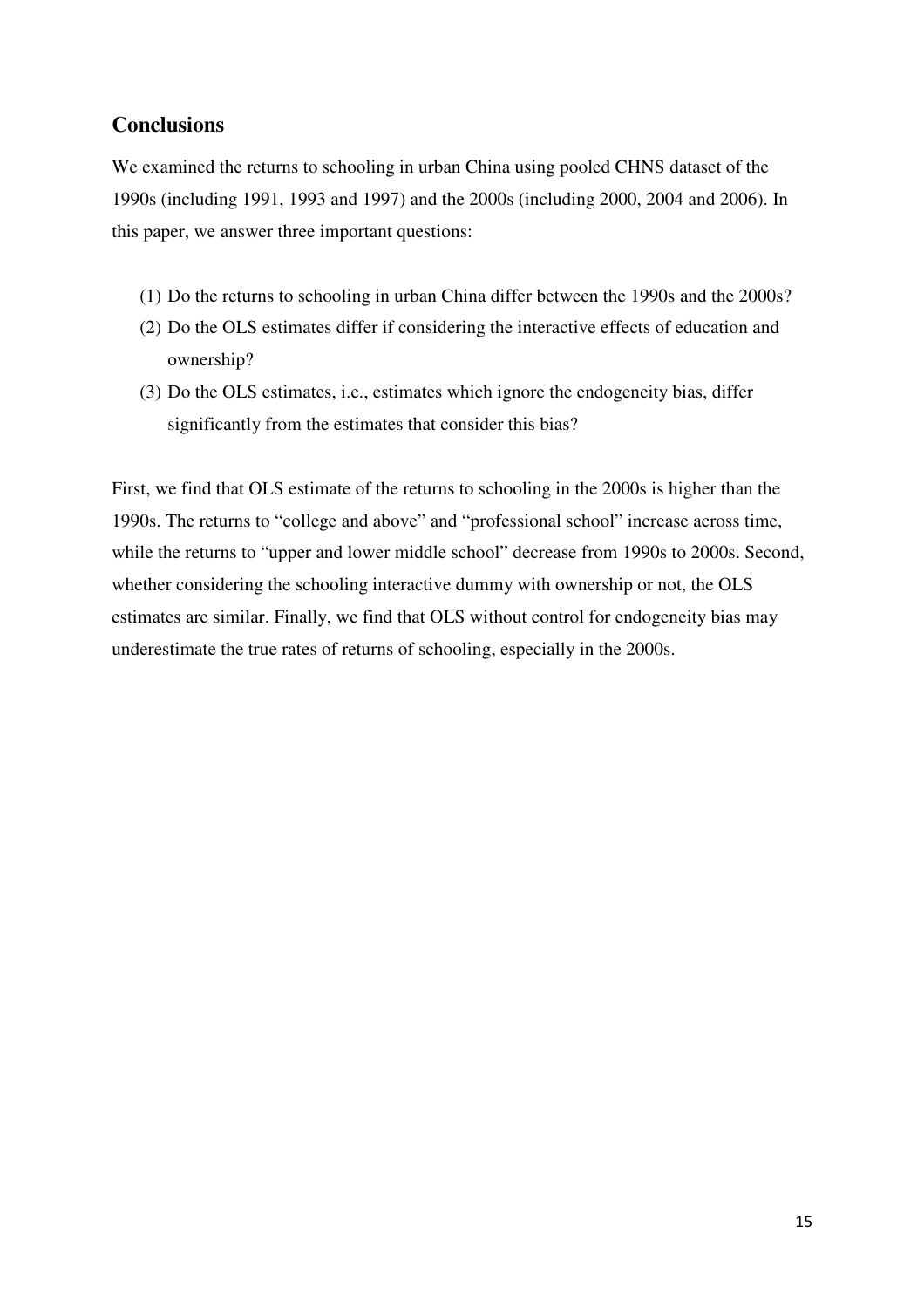## **Reference**

- Appleton S, Song L, Xia Q (2005). 'Has China crossed the river? The evolution of wage structure in urban China during reform and retrenchment'. Journal of Comparative Economics, 33(4): 644–663
- Baum K., Schaffer M., Stillman S., (2003). 'Instrumental variables and GMM: Estimation and testing', STATA Journal.
- Bishop J, Luo F J, Wang F (2005). 'Economic Transition, Gender Bias, and Distribution of Earnings in China'. Economics of Transition, (13): 239–259
- Blundell, R., Dearden, L. and Sianesi, B. (2005). 'Evaluating the impact of education on earnings in the UK: models, methods and results from the NCDS', Journal of the Royal Statistical Society Series A, Vol. 168, pp. 473–512.248 Bulletin \_ Blackwell Publishing Ltd 2006
- Byron, Raymond P., Manaloto, Evelyn Q., (1990). 'Returns to education in China'. Economic Development and Cultural Change 38, 783–796.
- Card, D. (1999). 'The causal effect of education on earnings', in Ashenfelter O. and Card D. (eds), Handbook of Labor Economics, Vol. 3A, Elsevier Science North-Holland, Amsterdam, New York and Oxford, pp. 1801–1863.
- Chen, Baizhu, Feng, Yi, (2000). 'Determinants of economic growth in China: Private enterprises, education, and openness'. China Economic Review 11 (1), 1–15.
- Chen, Guifu, Shigeyuki Hamori, (2009). 'Economic returns to schooling in urban China: OLS and the instrumental variable approach'. China Economic Review 20, 143-152
- Dai, Yuanchen, (1994). 'Zhongguo lao dong li shi chang pei yu yu gong zi gai ge'. Beijing: Zhongguo lao dong chu ban she. (Chinese Labour Market Training and Wage Reform. Beijing: Chinese Labor Press.)
- Dearden, L. (1999a). 'The effects of families and ability on men's education and earnings in Britain', Labour Economics, Vol. 6, pp. 551–567.

 (1999b). 'Qualifications and Earnings in Britain: How Reliable are Conventional OLS Estimates of the Returns to Education', Working Paper No. 99/7, Institute for Fiscal Studies.

- de Brauw A., Huang J, Rozelle S, Zhang L, Zhang Y (2002). 'The evolution of China's rural labour markets during the reforms'. Journal of Comparative Economics, 30(2): 329– 353
- de Brauw, Alan D., Rozelle, Scott, (2008). 'Reconciling the returns to education in off-farm wage employment in rural China'. Review of Development Economics, 12(1): 57-71
- Demurger, Sylvie, (2001). 'Infrastructure development and economic growth: An explanation for regional disparities in China'. Journal of Comparative Economics 29, 95–117.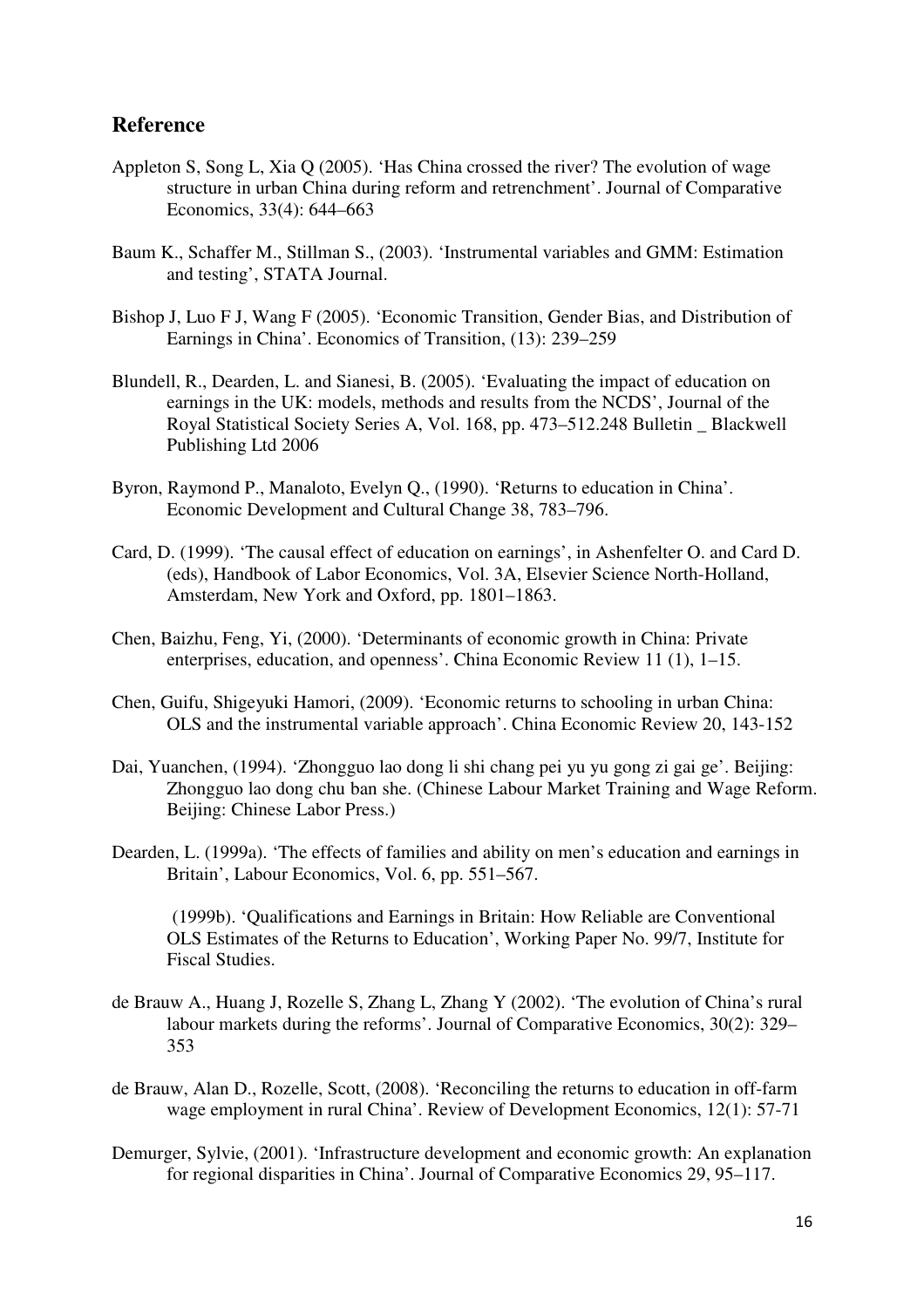- Fleisher, Belton M., Chen, Jian, (1997). 'The coast–noncoast income gap, productivity, and regional economic policy in China'. Journal of Comparative Economics 25, 220–236.
- Fleisher, Belton M., Wang, Xiaojun, (2004). 'Skill differentials, return to schooling, and market segmentation in a transition economy: The case of mainland China'. Journal of Development Economics 73 (1), 315–328.
- Fleisher, Belton M., Wang, Xiaojun (2005). 'Returns to schooling in China under planning and reform'. Journal of Comparative Economics, 33(2): 265-277
- Greene, William H., (2008). 'Econometric Analysis', 6th ed., Pearson/Prentice Hall,
- Heckman, James J., (2003). 'China's investment in human capital'. Economic Development and Cultural Change 51(4), 795–804.
- Heckman, James, (2005) . 'China's Human Capital Investment', China Economic Review, 15 50–70.
- Heckman, J. J., & Li, X. (2004). Selection bias, comparative advantage and heterogeneous returns to education: evidence from China in 2000. Pacific Economic Review, 9(3), 155−171.
- Knight J, Song L N (2003). 'Increasing urban wage inequality in China: Extent, elements and evaluation'. Economics of Transition, 11(4): 597–619
- Li, Haizheng, (2009), 'Higher Education in China', NBER working paper, http://www.nber.org/~confer/2008/augm08/li.pdf
- Li, H., & Luo, Y. (2004). Reporting errors, ability heterogeneity, and returns to schooling in China. Pacific Economic Review, 9(3), 191−207.
- Maurer-Fazio, Margaret, (1999). 'Earnings and Education in China's Transition to a Market Economy—Survey Evidence from 1989 and 1992'. China Economic Review. 10, 1:7– 40, Spring
- McIntosh, S. (2006), 'Further Analysis of the Returns to Academic and Vocational Qualifications', Oxford Bulletin of Economics and Statistics, 68(2): 225-51.
- Meng, Xin, Kidd, Michael P., (1997). 'Labour market reform and the changing structure of wage determination in China's state sector during the 1980s'. Journal of Comparative Economics 25 (3), 403–421.
- Murray, Michael P., (2006), 'Avoiding invalid instruments and coping with weak instruments', The Journal of Economic Perspectives, 20 (4): 111-132.
- Nyberg, Albert and Scott Rozelle, (1999). 'Accelerating China's Rural Transformation',Washington, DC: World Bank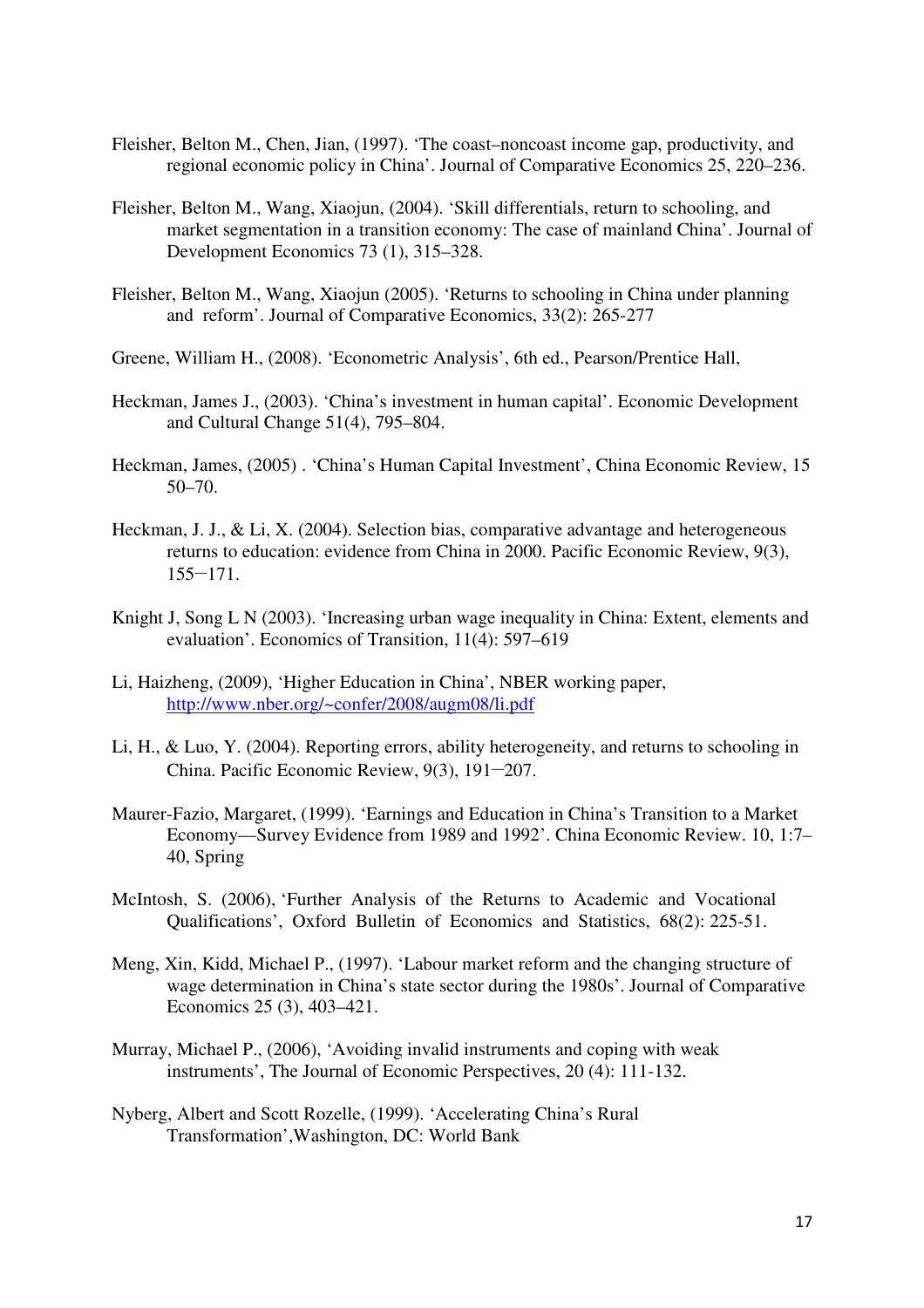- Psacharopoulos, George, (1994): 'Returns to Investment in Education: A Global Update', World Development 22: 1325–43.
- SSBa, State Statistical Bureau, Zhongguo Tongji Nianjian (China Statistical Yearbook). Beijing: State Statistical Bureau, 1990–2000.
- SSBb, State Statistical Bureau of China, (1996). 'China Regional Economy: A Profile of Years of Reforms and Opening-Up'. China Statistical Publisher, Beijing.
- Yang, Dennis T., (1994). 'Knowledge spillovers and labor assignments of the farm household'. Ph.D. dissertation. University of Chicago.
- Yang, D. T. (2005). Determinants of schooling returns during transition: evidence from Chinese cities. Journal of Comparative Economics, 33(2), 244−264.
- Zhao, Yaohui, (1997). 'Labour migration and returns to rural education in China'. American Journal of Agricultural Economics 79, 1278–1287
- Zhao Yaohui (2002). 'Earnings differentials between State and Non-State Enterprises in urban China'. Pacific Economic Review, 7(1): 181–197
- Zhang Junsen, Zhao Yaohui, Park A, Song Xiaoqing (2005). 'Economic returns to schooling in urban China, 1988 to 2001'. Journal of Comparative Economics, 33: 730–752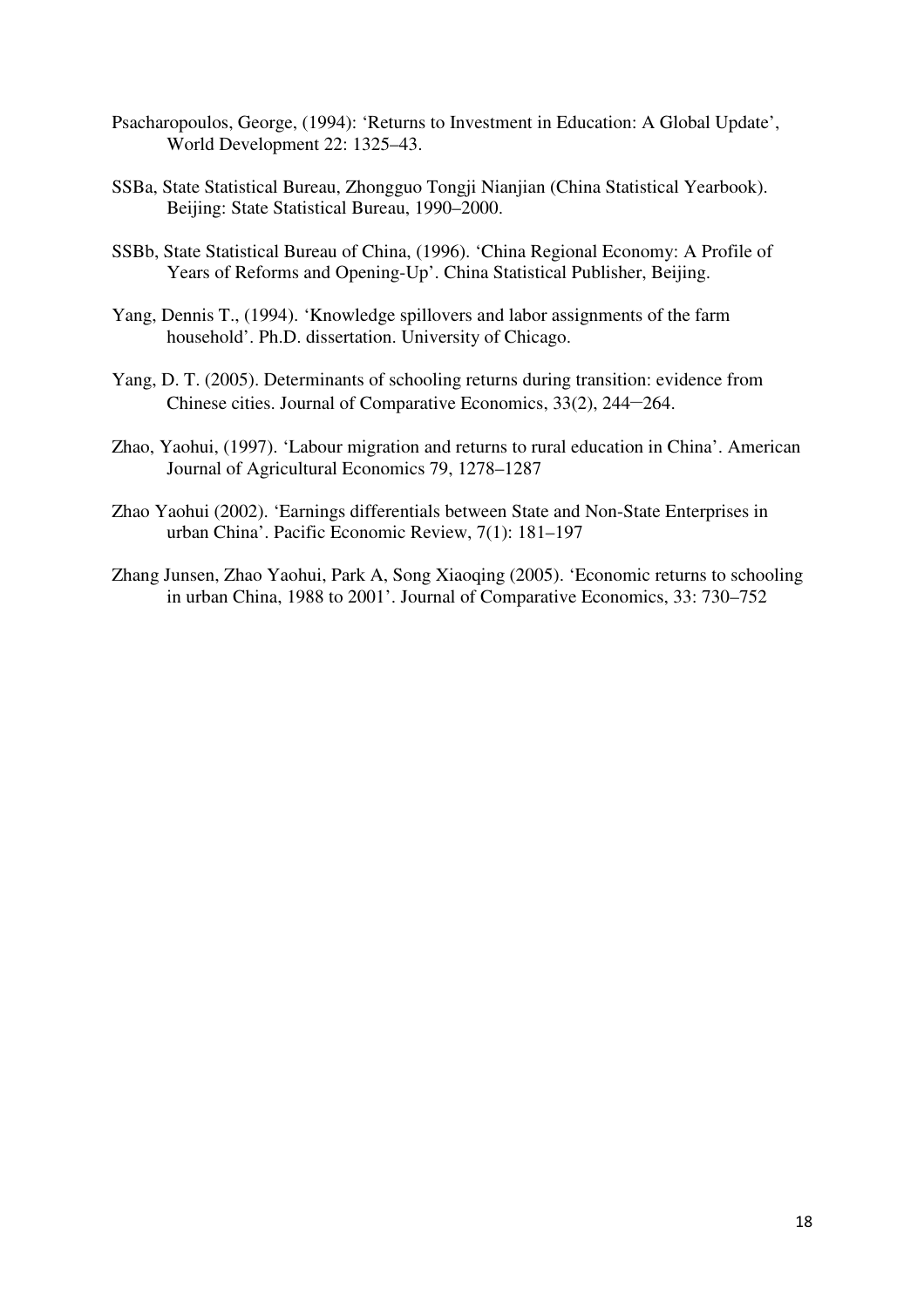## **Appendix A: Surveyed provinces in CHNS dataset**

The provinces sampled are broadly representative of China's rich urban regional variation. They include Liaoning, Heilongjiang, Jiangsu, Shandong, Henan, Hubei, Hunan, Guangxi, and Guizhou. Two of these are dynamic high-growth provinces in China's east coastal region (Jiangsu and Shandong), two are located in the northeast (Liaoning and Heilongjiang), and one is heavily industrialized (Liaoning), three are located in the middle region (Henan, Hubei, and Hunan), and two are provinces in the southwest with concentrated populations of ethnic minorities (Guangxi and Guizhou).

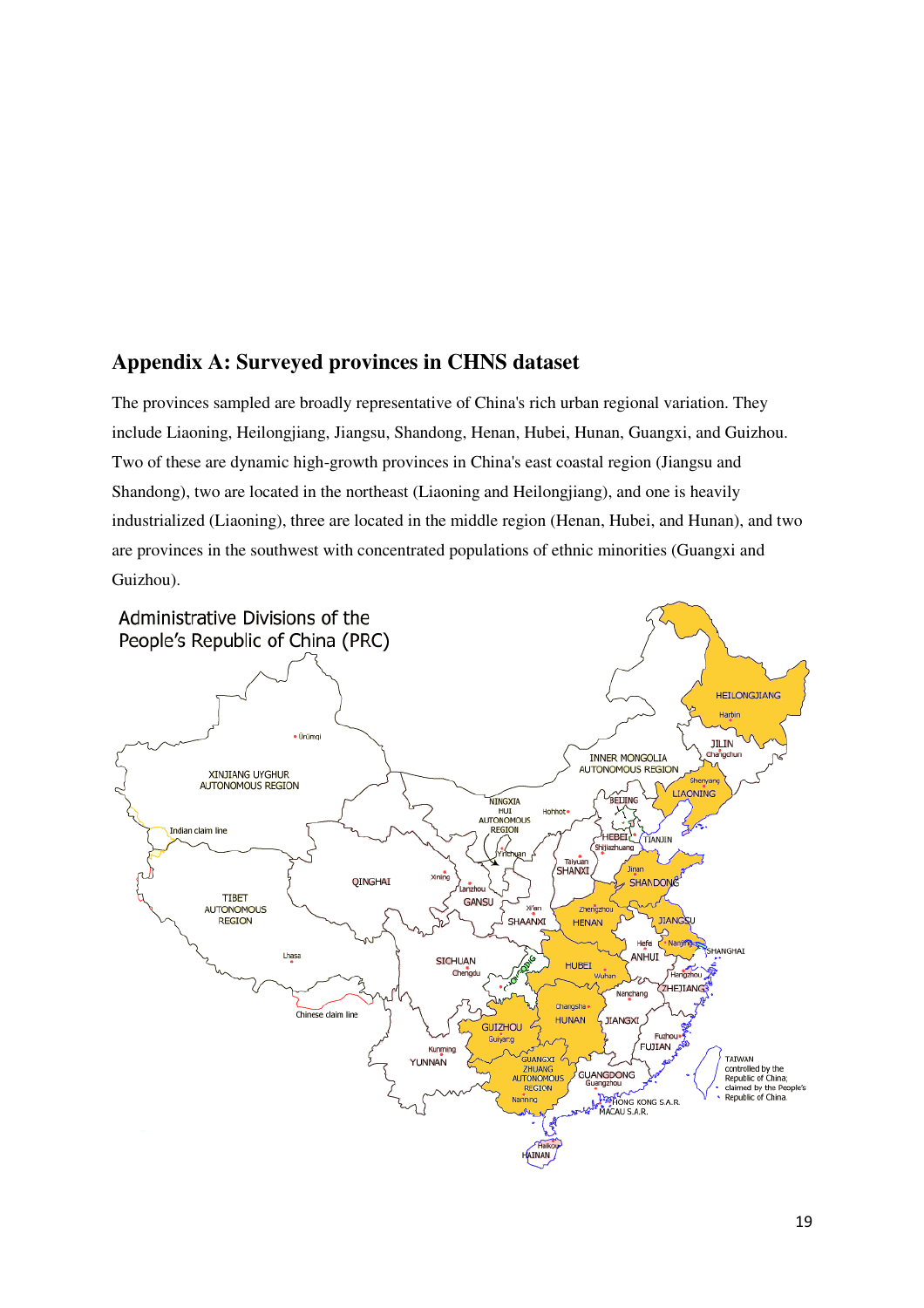| <b>Administrative Division</b> | code | <b>CHNS dataset</b>                      |
|--------------------------------|------|------------------------------------------|
| Liaoning                       | 21   | 1989, 1991, 1993, 2000, 2004, 2006       |
| Heilongjiang                   | 23   | 1997, 2000, 2004, 2006                   |
| Jiangsu                        | 32   | 1989, 1991, 1993, 1997, 2000, 2004, 2006 |
| Shandong                       | 37   | 1989, 1991, 1993, 1997, 2000, 2004, 2006 |
| Henan                          | 41   | 1989, 1991, 1993, 1997, 2000, 2004, 2006 |
| Hubei                          | 42   | 1989, 1991, 1993, 1997, 2000, 2004, 2006 |
| Hunan                          | 43   | 1989, 1991, 1993, 1997, 2000, 2004, 2006 |
| Guangxi                        | 45   | 1989, 1991, 1993, 1997, 2000, 2004, 2006 |
| Guizhou                        | 52   | 1989, 1991, 1993, 1997, 2000, 2004, 2006 |

Table: Surveyed administrative divisions (highlighted in the map)

## **Appendix B: Constructing variables**

#### **Hourly wage rate**

The annual earnings generally includes regular wages, other income from the work unit such as hardship allowance, private enterprise proprietor's pre-tax net income, individual enterprises proprietor's pre-tax net income, income of employees of individual enterprise, income of re-employed retired member, other employee income, second-job income, property income such as interest, dividends, net profits from stock/bond trading, property rentals, transfer income, and income from household sideline production.

1. CHNS-1991 urban and rural survey

Annual earning = C8\*12 + (I9+I11+I12+I13+I13A+I14)\*12 + I19

- 1) C8: monthly wage
- 2) I9-I14: monthly subsidy
- 3) I19: annual bonus

Hourly wage rate = Annual earnings / (daily working hours  $*$  weekly working days  $*$  50)

2. CHNS-1993 urban and rural survey

Annual earning = C8\*12 + (I9+I11+I12+I13+I13A+I14)\*12 + I19

- 4) C8: monthly wage
- 5) I9-I14: monthly subsidy
- 6) I19: annual bonus

Hourly wage rate = Annual earnings / (daily working hours  $*$  weekly working days  $*$  50)

3. CHNS-1997 urban and rural survey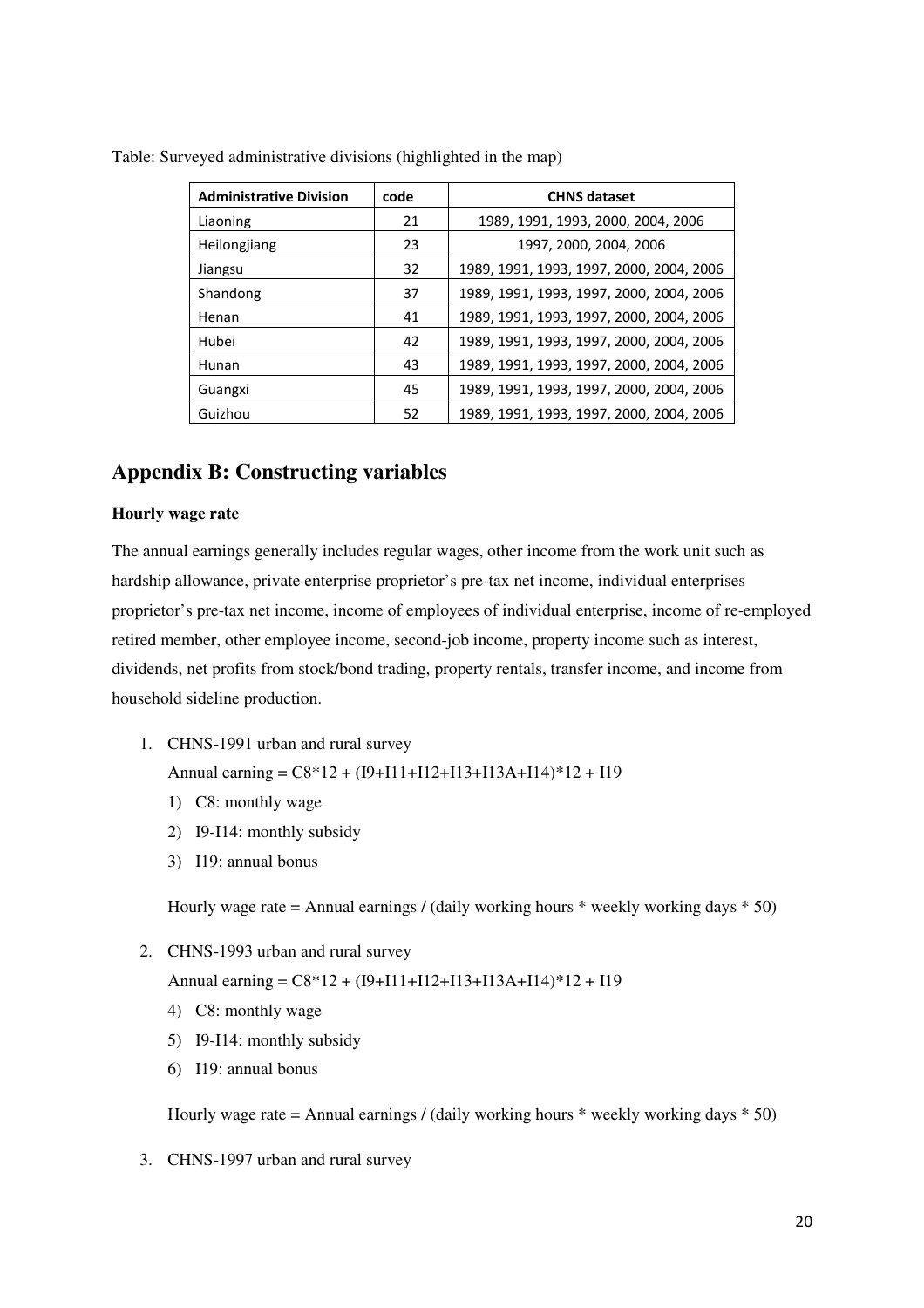Annual earning = C8\*12 + (I9+I11+I12+I13+I13A+I14)\*12 + I19

- 1) C8: monthly wage
- 2) I9-I14: monthly subsidy
- 3) I19: annual bonus

Hourly wage rate = Annual earnings / (daily working hours  $*$  weekly working days  $*$  4  $*$ annual working months)

4. CHNS-2000 urban and rural survey

Annual earning = C8\*12 + I14A\*12 + I19

- 1) C8: monthly wage
- 2) I14: monthly subsidy
- 3) I19: annual bonus

Hourly wage rate = Annual earnings / (daily working hours  $*$  weekly working days  $*$  4  $*$ annual working months)

5. CHNS-2004 urban and rural survey

Annual earning = (C8\*12 + I14A\*12 + I19) + (C8A\*12 + I14B\*12 + I19A)

- 1) C8: monthly wage for primary job
- 2) C8A: monthly wage for secondary job
- 3) I14A: monthly subsidy for primary job
- 4) I14B: monthly subsidy for secondary job
- 5) I19: annual bonus for primary job
- 6) I19A: annual bonus for secondary job

Hourly wage rate = Annual earnings  $\frac{\sum_{n=1}^{n} x_n^2}{n}$  $\frac{1}{i-1,2}$ (daily working hours \* weekly working days \* 4 \*

annual working months)

 $i=1$  for the primary job;  $i=2$  for the secondary job

6. CHNS-2006 urban and rural survey

Annual earning =  $(C8*12 + 114A*12 + 119) + (C8A*12 + 114B*12 + 119A) + 1101 + 1103$ 

- 1) C8: monthly wage for primary job
- 2) C8A: monthly wage for secondary job
- 3) I14A: monthly subsidy for primary job
- 4) I14B: monthly subsidy for secondary job
- 5) I19: annual bonus for primary job
- 6) I19A: annual bonus for secondary job